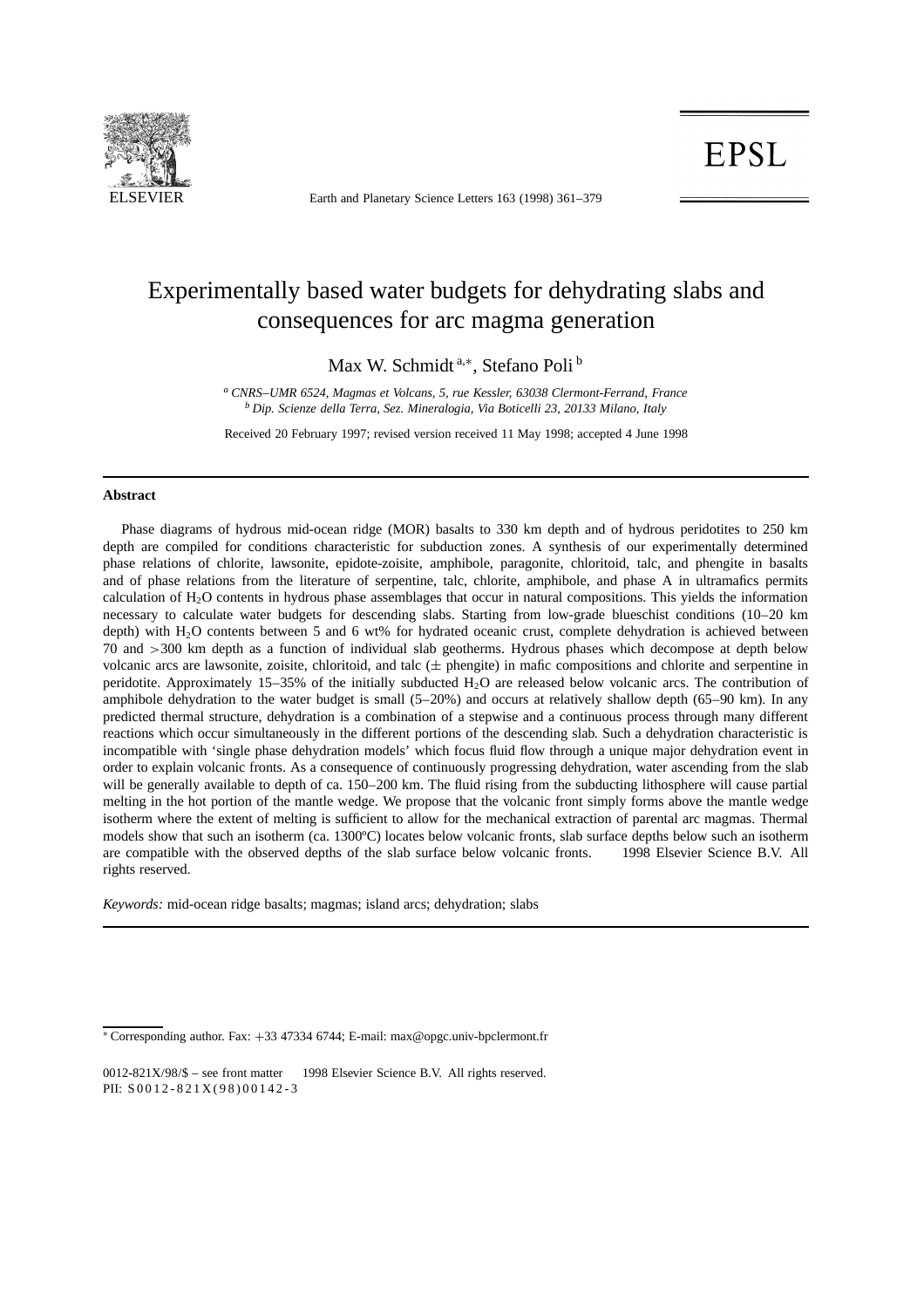## **1. Introduction**

Volcanic arcs are the most spectacular testimony of destructive plate boundaries on the Earth's surface. Volcanic fronts, i.e. the onset of arc volcanism, form in correspondence to a depth of the subducting slab between 90 and 150 km, with a distribution maximum of  $128 \pm 38$  km [1] or  $110 \pm 38$  km ( $2\sigma$ ) [2]. The width of volcanic arcs varies between 50 and 200 km.

It is widely accepted that arc volcanism is initiated through partial melting of a mantle wedge metasomatized by a fluid originating from dehydration of subducted crust [3–6]. The fundamental role of  $H_2O$  for island arc magmatism is also documented by an average  $H_2O$  content of 1.7 wt% in primitive island arc magmas contrasting mid-ocean ridge settings where primitive magmas have 0.1–0.5 wt%  $H<sub>2</sub>O$  [7].

Recent efforts in determining the stability of hydrous phases at high pressures allow us to quantify the progressive dehydration of subducting slabs. The pressure–temperature stabilities of all major hydrous phases in the principal subducted lithologies (chlorite, lawsonite, epidote/zoisite, amphibole, chloritoid, talc, and phengite in gabbros, basalts, and sediments; serpentine, chlorite, amphibole, phase A, and talc in mantle compositions) are now experimentally determined. Mass balance calculations yield the relative contributions of individual hydrous phases to the transport of  $H_2O$  within the subducted lithosphere and between the subducted lithosphere and the overlying mantle wedge. The aim of this paper is to characterize and quantify the dehydration process. We present our experimental data on MOR basalt, discuss  $H_2O$ -saturated phase diagrams of basalt and peridotite, and compile *P–T* diagrams of calculated wt%  $(H<sub>2</sub>O)$  bound in hydrous phases. On the basis of these data we draw implications and discuss models for the formation of the volcanic front.

## **2. Experimental procedure**

Three different basaltic compositions (Table 1) were investigated, all of them being mixtures of synthetic glasses with  $Fe^{3+}/Fe^{tot}$  ratios of 0.2–0.25 and synthetic and natural crystal seeds [8,9]. LTBC

| Table 1                  |
|--------------------------|
| <b>Bulk</b> compositions |

|                                | <b>LTBC</b> | $TB-1$ | $KMB-7$ | <b>MORB</b>       | hzb              | lherz            | pyrol |
|--------------------------------|-------------|--------|---------|-------------------|------------------|------------------|-------|
| SiO <sub>2</sub>               | 52.05       | 51.58  | 50.59   | 52.4              | 44.5             | 45.3             | 45.1  |
| TiO <sub>2</sub>               |             | 1.52   |         | 1.6               |                  |                  |       |
| $Al_2O_3$                      | 16.75       | 16.68  | 18.96   | 16.9              | 1.7              | 3.6              | 3.5   |
| $Cr_2O_3$                      |             |        |         |                   |                  |                  | 0.4   |
| Fe <sub>2</sub> O <sub>3</sub> | 2.26        | 1.83   | 1.81    |                   |                  |                  | 0.5   |
| FeO                            | 7.41        | 8.31   | 8.24    | 10.3 <sup>a</sup> | 9.6 <sup>a</sup> | 7.3 <sup>a</sup> | 8.0   |
| MgO                            | 7.30        | 7.02   | 6.93    | 7.1               | 42.6             | 40.3             | 37.5  |
| CaO                            | 10.01       | 9.90   | 10.08   | 10.1              | 1.4              | 3.0              | 3.1   |
| Na <sub>2</sub> O              | 3.18        | 3.16   | 2.90    | 3.2               | 0.1              | 0.3              | 0.6   |
| $K_2O$                         |             |        | 0.49    | 0.1               |                  |                  | 0.1   |

The first three compositions are basaltic starting materials, the others averages for MOR basalt, harzburgite (hzb), lherzolite (lherz) [57] and pyrolite (pyrol) [58].

<sup>a</sup> Total iron as FeO.

is close to a  $Na<sub>2</sub>O$ –CaO–FeO–MgO–Al<sub>2</sub>O<sub>3</sub>–SiO<sub>2</sub>–  $H<sub>2</sub>O$  system, KMB contains additional K<sub>2</sub>O, TB additional TiO<sub>2</sub>. Experiments contained 5 wt%  $H_2O$ at pressures to 40 kbar and 2 or 1 wt%  $H_2O$  at higher pressures. All experiments were fluid-saturated and in piston cylinder experiments oxygen fugacity was buffered to NNO conditions by a double capsule technique.

A total of 63 experiments were performed at pressures between 18 and 120 kbar and temperatures between 550 and 1100ºC. Run times varied from 629 h (18 GPa, 550ºC) to 30 h (above 800ºC, 50 kbar; run table in **EPSL Online Background Dataset**<sup>1</sup>). Experiments to 36 kbar were performed in an endloaded piston cylinder apparatus with a half-inch bore. Full salt assemblies with a tapered graphite heater were employed [8,10]. Experiments above 40 kbar were performed in a split sphere multi-anvil apparatus (MA-8) at the Bayerisches Geoinstitut. An 18-mm edge length octahedra (18M) with a stepped graphite furnace was employed on an 11-mm truncation edge length (TEL) for experiments to 100 kbar and a 14M octahedra with a stepped  $LaCrO<sub>3</sub>$ furnace was employed on an 8-mm TEL for experiments above 100 kbar (for details see [11]). Thermocouples were of  $Pt-Pt_{90}Rh_{10}$  and situated in direct contact to the capsules of 1.5–2.0 mm ini-

 $1$  http://www.elsevier.nl/locate/epsl, mirror site:

http://www.elsevier.com/locate/epsl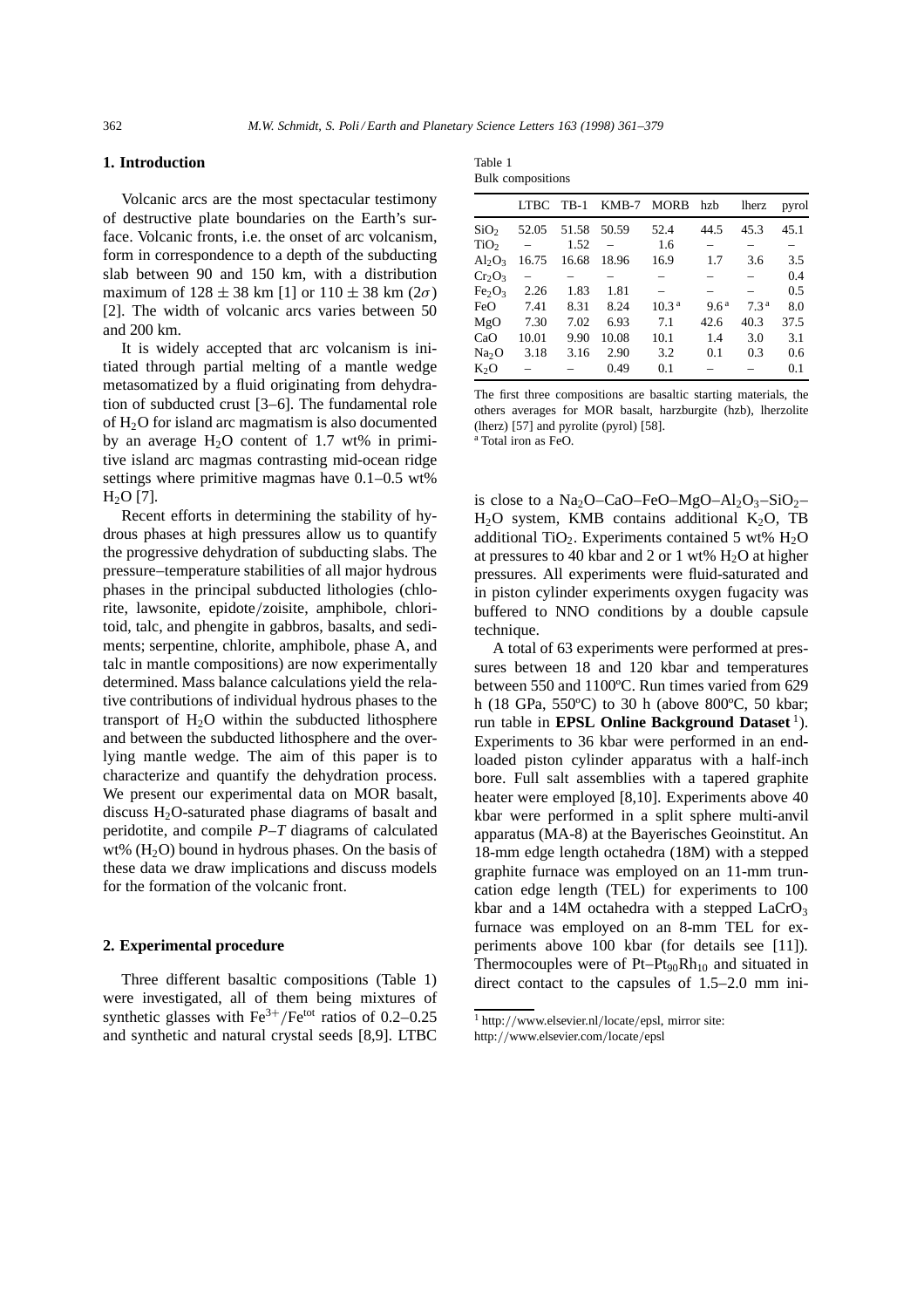tial length. Calibrations were against quartz–coesite, fayalite–spinel, and coesite–stishovite for the 18M assemblage [11] and against coesite–stishovite and Mg2SiO4 forsterite-β-phase at 1200ºC for the 14M assemblage.

## **3. MOR basalt**

#### *3.1. Experimental results*

Experiments between 18 and 120 kbar and 550 and 1100ºC of this study and experiments of previous work [8,10] are compiled in Fig. 1. All experiments of this study contain garnet and omphacite, thus represent eclogitic assemblages. Several hydrous phases occur at pressures above the amphibole stability: lawsonite, zoisite, chloritoid, and occasionally talc or staurolite. In potassium-bearing basalt phengite appears ubiquitous at subsolidus conditions.

Most experiments represented in Fig. 1 were conducted with two or three different basaltic compositions (TB, KMB, and LTBC). Resulting phase assemblages for the three bulk compositions were identical with the following exceptions. The potassium-bearing basalt KMB has an additional potas-



Fig. 1. Experimentally determined phase relationships for water-saturated MOR basalt:  $amph =$  amphibole,  $chl =$  chlorite,  $cld =$ chloritoid,  $cpx =$  jadeitic or omphacitic clinopyroxene,  $epi =$  epidote,  $gar =$  garnet,  $law =$  lawsonite,  $zo =$  zoisite.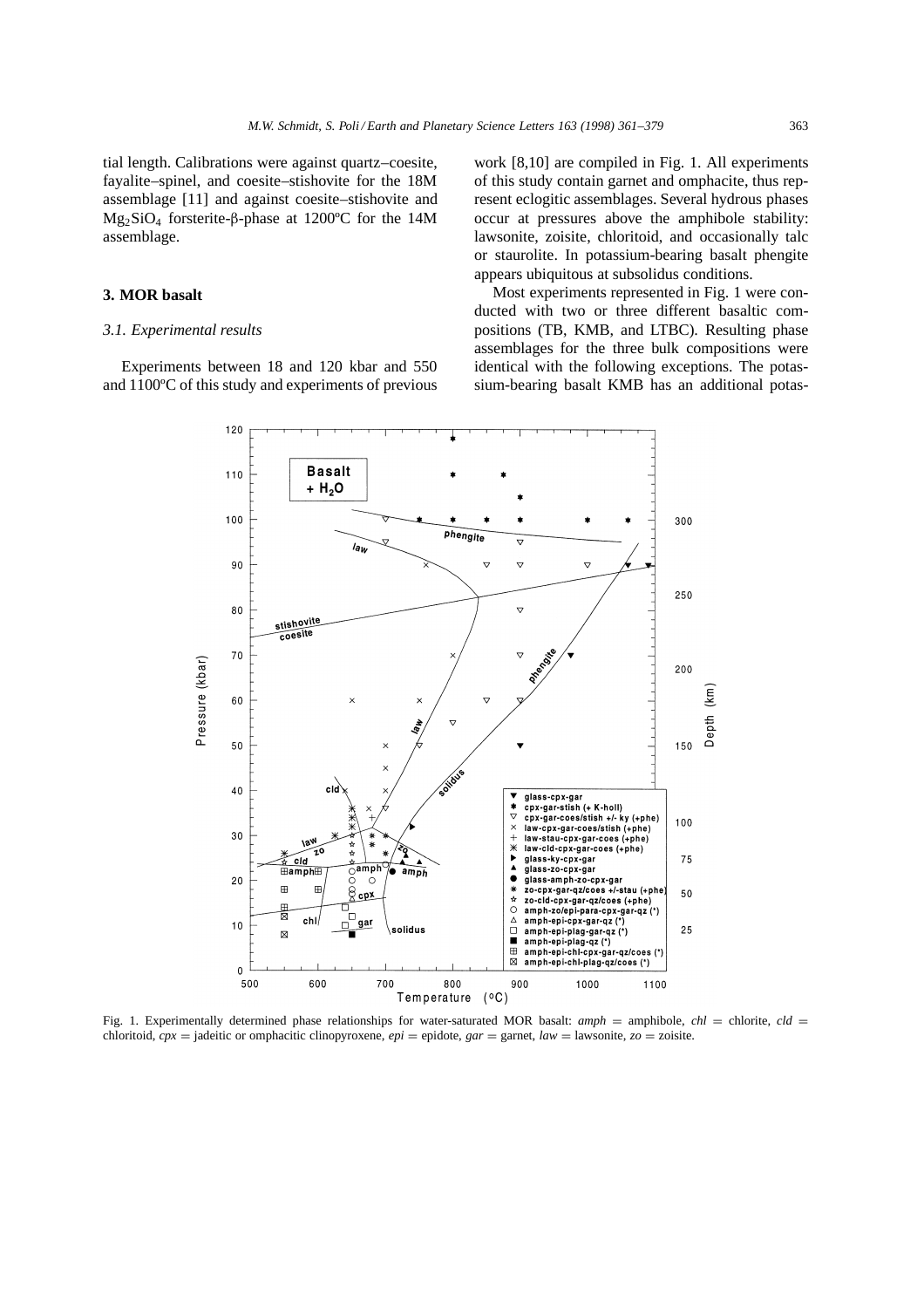sium phase (phengite or K-hollandite) at subsolidus conditions. The high temperature stability of chloritoid differs for about 20–40ºC for the different basalts. The appearance of some minor phases differs slightly between the different basalts: in LTBC talc appears in a few experiments (32–26 kbar at 650ºC); staurolite occurs in some experiments (preferentially in TB) between 25 and 30 kbar, 650– 700ºC; and at conditions above 30 kbar, 700ºC minor kyanite occurs in some experiments (LTBC and KMB).

*Clinopyroxene* forms a matrix of small (3–15 µm) euhedral crystals. Jadeite and diopside seeds disappeared completely and clinopyroxenes were in each experiment. Jadeite fractions are mostly between 0.40 and 0.50 but increase to 0.60–0.65 above 90 kbar when garnets become majoritic (Table 2). At about 40 kbar,  $K_2O$  contents in clinopyroxene (in KMB) become significant and increase systematically with pressure to a maximum of

Table 2 Average phase compositions

1.2 wt% at 100 kbar (Fig. 2).  $K_2O$  contents of clinopyroxene increase with temperature until the solidus is reached but at supersolidus conditions the  $KAISi<sub>2</sub>O<sub>6</sub>$ -component decreases drastically.

*Garnets* form texturally equilibrated crystals but often preserve cores which are intermediate between seed and rim compositions. In most experiments rims around grossular-, pyrope- or almandine-rich cores are identical in composition, but in some runs of shorter duration equilibration of rims was incomplete. Between 25 and 90 kbar the pyrope component in garnet increases slightly. At about 90 kbar garnets become majoritic and silica contents increase to ca. 3.15 Si per formula unit (pfu) at 110 kbar. Simultaneously, the grossular component decreases by about 15 mol% (e.g. in KMB from  $\text{gross}_{35}$  to  $\text{gross}_{20}$ ).

*Lawsonite* crystallizes anew and forms rectangular-shaped euhedral crystals of 7–20  $\mu$ m in size. Lawsonite compositions are close to endmember compositions, impurities are 0.3–0.8 wt% FeO, 0.2–

|                                   | Clinopyroxene            |                          |                          | Garnet                   |                          |                          | Law                      | Zoisite         | Cld             | Stau                     | Phengite                 |                         |
|-----------------------------------|--------------------------|--------------------------|--------------------------|--------------------------|--------------------------|--------------------------|--------------------------|-----------------|-----------------|--------------------------|--------------------------|-------------------------|
| $P$ (kbar):<br>$T$ (°C):<br>Bulk: | 26<br>700<br>TB          | 90<br>850<br><b>KMB</b>  | 111<br>870<br>TB         | 70<br>900<br><b>KMB</b>  | 100<br>900<br><b>KMB</b> | 110<br>800<br>TB         | 90<br>750<br><b>KMB</b>  | 30<br>700<br>TB | 32<br>650<br>TB | 26<br>700<br>TB          | 80<br>900<br><b>KMB</b>  | 90<br>850<br><b>KMB</b> |
| SiO <sub>2</sub>                  | 56.10                    | 54.84                    | 57.50                    | 40.93                    | 41.29                    | 41.76                    | 38.42                    | 39.17           | 26.37           | 29.45                    | 57.45                    | 59.57                   |
| TiO <sub>2</sub>                  | 0.02                     | $-$                      | 0.37                     | $\overline{\phantom{m}}$ | $\qquad \qquad -$        | 1.52                     | $\overline{\phantom{a}}$ | 0.20            | 0.02            | 0.41                     | $\overline{\phantom{0}}$ | $\qquad \qquad -$       |
| $Al_2O_3$                         | 12.51                    | 10.57                    | 15.02                    | 22.87                    | 20.11                    | 21.06                    | 30.12                    | 31.52           | 41.51           | 56.78                    | 16.67                    | 11.89                   |
| Fe <sub>2</sub> O <sub>3</sub>    | 0.00                     | 0.36                     | 0.45                     | 0.00                     | 0.49                     | 0.00                     | 0.14                     | 2.37            | 1.64            | 0.00                     | 0.00                     | 0.00                    |
| FeO                               | 4.65                     | 7.25                     | 2.72                     | 14.20                    | 19.94                    | 15.14                    | 0.63                     | 0.00            | 14.50           | 6.51                     | 1.68                     | 3.40                    |
| MgO                               | 8.16                     | 8.58                     | 6.41                     | 10.12                    | 10.17                    | 7.50                     | 0.45                     | 0.04            | 8.21            | 5.83                     | 7.10                     | 8.72                    |
| CaO                               | 12.73                    | 11.79                    | 8.78                     | 12.19                    | 7.08                     | 13.28                    | 16.87                    | 24.32           | 0.48            | 0.29                     | 0.08                     | 0.09                    |
| Na <sub>2</sub> O                 | 6.76                     | 6.19                     | 9.01                     | 0.17                     | 0.35                     | 0.69                     | 0.18                     | 0.00            | 0.35            | 0.00                     | 0.08                     | 0.08                    |
| $K_2O$                            |                          | 0.57                     | $\overline{\phantom{0}}$ | 0.05                     | 0.20                     | $\overline{\phantom{0}}$ | 0.02                     | $-$             | $-$             | $\overline{\phantom{0}}$ | 10.84                    | 10.81                   |
| $H_2O$                            | $\qquad \qquad -$        |                          |                          |                          | $\qquad \qquad -$        | -                        | 11.28                    | 1.96            | 7.65            | 1.11                     | 4.45                     | 4.45                    |
| Total                             | 100.94                   | 100.15                   | 100.26                   | 100.53                   | 99.63                    | 100.95                   | 98.51                    | 99.57           | 100.73          | 100.40                   | 98.36                    | 99.00                   |
| Si                                | 1.973                    | 1.975                    | 1.999                    | 3.024                    | 3.125                    | 3.118                    | 2.064                    | 3.001           | 2.065           | 7.949                    | 3.867                    | 4.018                   |
| Ti                                | 0.001                    |                          | 0.010                    |                          |                          | 0.085                    | $\overline{\phantom{0}}$ | 0.012           | 0.001           | 0.083                    | $\overline{\phantom{0}}$ |                         |
| Al                                | 0.519                    | 0.449                    | 0.615                    | 1.991                    | 1.794                    | 1.854                    | 1.887                    | 2.846           | 3.831           | 18.063                   | 1.322                    | 0.945                   |
| $Fe3+$                            | 0.000                    | 0.010                    | 0.012                    | 0.000                    | 0.028                    | 0.000                    | 0.005                    | 0.137           | 0.097           | 0.000                    | 0.000                    | 0.000                   |
| $Fe2+$                            | 0.137                    | 0.218                    | 0.079                    | 0.877                    | 1.262                    | 0.946                    | 0.028                    | 0.000           | 0.949           | 1.470                    | 0.095                    | 0.192                   |
| Mg                                | 0.428                    | 0.461                    | 0.332                    | 1.114                    | 1.147                    | 0.835                    | 0.036                    | 0.004           | 0.958           | 2.346                    | 0.713                    | 0.877                   |
| Ca                                | 0.480                    | 0.455                    | 0.327                    | 0.965                    | 0.574                    | 1.063                    | 0.961                    | 1.996           | 0.040           | 0.084                    | 0.006                    | 0.007                   |
| Na                                | 0.461                    | 0.432                    | 0.607                    | 0.024                    | 0.052                    | 0.100                    | 0.018                    | 0.000           | 0.054           | 0.000                    | 0.010                    | 0.010                   |
| K                                 | $\qquad \qquad -$        | 0.026                    | $\overline{\phantom{0}}$ | 0.005                    | 0.019                    | -                        | 0.002                    |                 |                 | $\overline{\phantom{0}}$ | 0.931                    | 0.930                   |
| H                                 | $\overline{\phantom{0}}$ | $\overline{\phantom{0}}$ | $\overline{\phantom{0}}$ | $\overline{\phantom{a}}$ | $\overline{\phantom{0}}$ | $\overline{\phantom{0}}$ | 4.000                    | 1.000           | 4.000           | 2.000                    | 2.000                    | 2.000                   |

 $Fe<sup>3+</sup>$  calculated from charge balance for lawsonite, chloritoid, and staurolite. Staurolite normalized for 15 cations and 24 oxygens including 1(OH) group. Mica formulas on 11 oxygens and 2(OH), all  $Fe^{2+}$ . Abbrevations as in Fig. 1.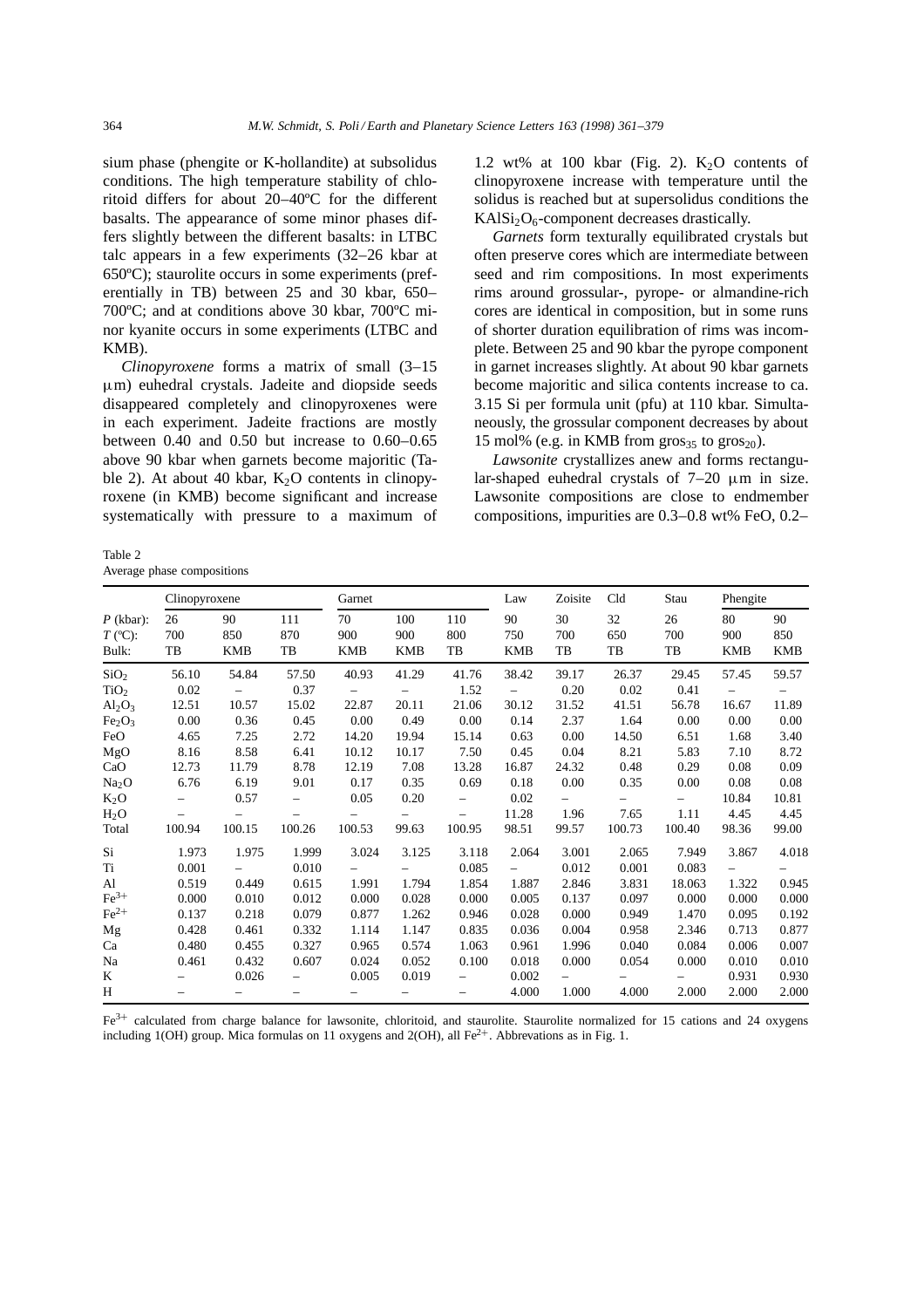

Fig. 2. Compositions of phengite (in Si per formula unit, given only in the phengite stability field) and clinopyroxene (in wt% K2O) in MOR basalt.

0.5 wt% MgO, and maximal 0.6 wt% TiO2. *Zoisite* is present in all runs below 32 kbar which do not contain lawsonite. Zoisite forms large  $(15-30 \mu m)$ crystals which rarely preserve almost Fe-free cores (present in the starting material). Equilibrium compositions are constant at 0.14–0.18 Fe pfu (Table 2).

*Phengite* is present in all subsolidus experiments (bulk composition KMB) to 95 kbar. In most experiments, phengite tablets are larger than  $15 \mu m$  which allows measurement with defocused beam. Generally, the celadonite component increases with pressure and decreases slightly with temperature (Fig. 2). Around 90–95 kbar, phengite reaches an endmember celadonite composition and decomposes with further increase of pressure. In experiments above 50 kbar with 2–3 wt% of free fluid phase, an enrichment of potassium along grain boundaries could be detected in backscatter images. However, the resolution of the microprobe did not permit to identify the origin of this enrichment. *K*-*hollandite* which replaces phengite towards higher pressure was extremely rare in the experimental charges. In most experiments only a few rectangular-shaped grains of 5 to 20  $\mu$ m with almost ideal compositions  $(KAISi_3O_8)$  have been found.

*Chloritoid* appears as aggregates of 10–40 µm in size. An increase of magnesium number with temperature is observed. At pressures between 26 and 30 kbar and at temperatures above the chloritoid stability (see Fig. 1), *staurolite* occurs occasionally (mostly bulk composition TB). Staurolites form small euhedral crystals of  $5-10 \mu m$  size. Talc occurs in some experiments with LTBC composition. It forms relatively large crystals of  $10-20 \mu m$ .

Interstitial *liquid* forms in small amounts (<5– 10%) above the solidus; compositions could not be measured. When liquid forms, phengite and quartz/coesite/stishovite disappear. In the scanning electron microscope it appears that quenched liquids contain frequently small  $\left($  <2  $\mu$ m) euhedral garnets and sometimes liquid is partly replaced by quench crystals of submicron size.

## *3.2. Petrological evolution of subducting basalt*

Phase relationships of MOR basalt at water-saturated conditions are compiled in Figs. 1 and 3. For the low-temperature region  $(<550^{\circ}$ C) assemblages from natural blueschists are employed. The subsolidus region below 8 kbar was experimentally investigated by Apted and Liou [12] and from 8 to 24 kbar by Poli [8]. The experiments by Pawley and Holloway [13] at pressures from 20 to 30 kbar are consistent with our experiments.

During subduction, the oceanic crust passes through a blueschist facies stage (10–50 km depth). Natural blueschists of basaltic origin are mostly fully hydrated while coarse-grained gabbros [14] often show domainal equilibria resulting from uneven water distribution. A general sequence of hydrous phases in basalt with increasing pressure might be described as follows. At blueschist conditions, assemblages are typically composed of lawsonite–glaucophane–chlorite–albite/jadeite  $\pm$ phengite (fields G and K, Fig. 3). With increasing temperature lawsonite reacts to epidote/zoisite (fields F, I, and J), chlorite decomposes forming mainly garnet (fields E and H), and glaucophane changes composition to barrositic amphibole. At temperatures above 600ºC, pressures from 15 to 22 kbar, an amphibole–eclogite results (field E). When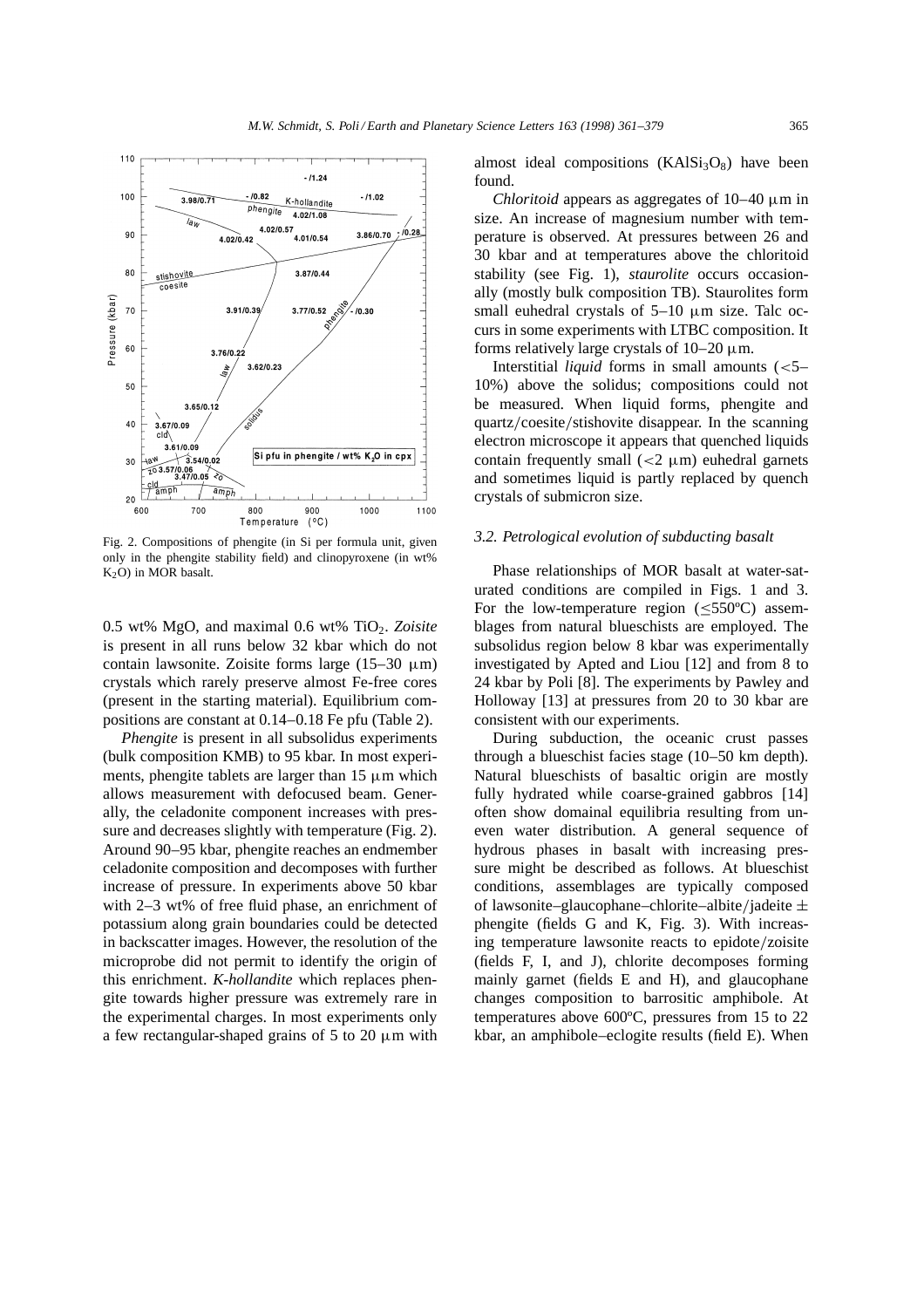

Fig. 3. Maximum  $H<sub>2</sub>O$  contents bound in hydrous phases in H2O-saturated MOR basalt. For assemblages and references see Table 3.

pressure oversteps 22–24 kbar, amphiboles decompose forming chloritoid at temperatures below 660ºC (fields B and D). Blueschists transform to lawsoniteeclogites (fields A and B) and amphibole-eclogites to zoisite-eclogite (fields C and D). At ca. 30 kbar zoisite reaches its maximum stability in metabasalts (at  $f_{\text{O}_2} = \text{NNO}$ ), its breakdown leaves an almost dry eclogite at conditions above 30 kbar, 700ºC (field O). At lower temperatures, lawsonite persists reaching its maximum temperature stability at 830ºC, 84 kbar (field A). If potassium is present in a subducted MOR basalt, phengite forms ubiquitously to pressures of 100 kbar [9]. The presence of phengite also determines minimum melting conditions of MOR basalts at high pressures.

Other minor hydrous phases in MOR basalt are paragonite, talc, and staurolite. Paragonite forms at 12–16 kbar (at 500–650ºC) and decomposes around 22 kbar (500–700ºC, field E and part of field F). The conditions of talc and staurolite occurrence are relatively restricted, although talc is probably an important high-pressure phase in Mg-gabbros.

Most of the reactions involved are discussed by [8,10]. We complete the discussion of phase relations with the lawsonite and phengite breakdown reactions at high pressures. At pressures above the zoisite stability, lawsonite decomposes through a continuous reaction of the type

 $lawsonite + diopside + garnet<sub>1</sub>$ 

$$
= \text{garnet}_2 + \text{cosite}/\text{stishovite} + H_2O \tag{1}
$$

where garnet<sub>2</sub> is richer in grossular and pyrope component than garnet<sub>1</sub>. In the coesite stability field, this reaction has a positive  $\Delta V$  and a positive  $dP/dT$  slope which steepens with increasing pressure (Fig. 1). When stishovite replaces coesite,  $\Delta V$ of reaction becomes negative. Thus, above 80 kbar, reaction (1) has a negative  $dP/dT$  slope and thus limits the maximum pressure stability of lawsonite in subduction zones to 80–90 kbar.

White mica, the principal potassium host in natural blueschists and eclogites, decomposes through a continuous and a discontinuous reaction. At pressures above 40 kbar, a significant solubility of potassium in clinopyroxene is observed and phengite decomposes forming  $KAISi<sub>2</sub>O<sub>6</sub> - cpx + enstatite + co$ esite  $+$  K-rich fluid [9]. This reaction is continuously progressing from 40 kbar until the terminal phengite stability near 100 kbar is reached. The discontinuous breakdown of phengite to K-hollandite  $(KAISi<sub>3</sub>O<sub>8</sub>)$  $+$  clinopyroxene  $+$  K-rich fluid and the related dehydration might be of small significance in basaltic compositions. Mass balance calculations on the basis of the experiments reveal that in MOR basalts  $(0.1-0.5 \text{ wt\% K}_2\text{O})$  phengite may react completely to K–cpx before the pressure stability of phengite is reached (Fig. 4). With a potassium solubility in clinopyroxene of about 1 wt% (at 100 kbar) and a modal amount of 40–50 wt% cpx, 0.4–0.5 wt% bulk- $K_2O$  can be stored in clinopyroxene.

## *3.3. Mass balance*

Modal amounts of phases in basalt (Table 3) are compiled from natural blueschists with basaltic chemistry [15–19], from [12] and from our own experiments. For a description of modal amount calculations in basalt see [8]. Fig. 3 gives wt% of  $H_2O$ in the bulk rock bound in hydrous phases. These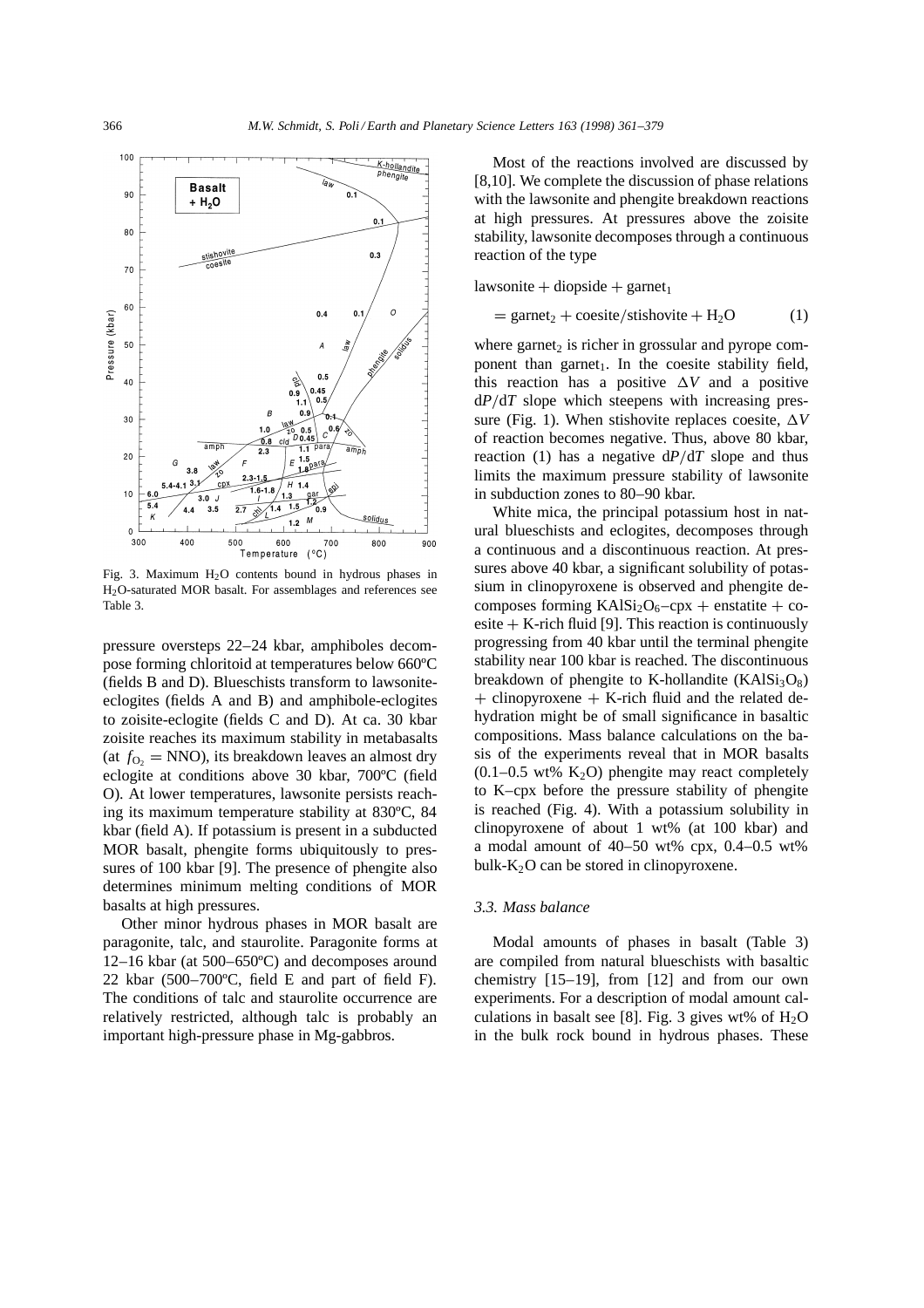

Fig. 4. Modal amounts of phases in MOR basalt with 0.5 wt%  $K<sub>2</sub>O$  along a typical subduction geotherm. Phengite continuously decomposes when potassium solubility in clinopyroxene increases.

values are for potassium-free basalt. For potassiumbearing basalt 0.5 wt%  $H_2O$  (equivalent to 8–9 wt%) phengite) must be added per 1 wt%  $K_2O$ . Our results are comparable to those of [20] which estimated water contents for subducting oceanic crust to 40 km depth.

As can be seen from Fig. 3, many different reactions involving hydrous phases modify the water contents during the transition from blueschists to dry eclogites. Water contents will continuously decrease because most of the reactions are continuous reactions involving solid solutions and thus take place over a

 $temperature/pressure interval [21]$ . In an experimental study [8] it was shown that continuous amphibole decomposition in amphibole eclogite (field H and E in Fig. 3) causes as much dehydration as the final amphibole breakdown (each  $\Delta H_2O^{tot} = 0.6$  wt%).

The phases with large contributions to the water budget of subducting MOR basalt are lawsonite, chlorite, and amphibole (glaucophane or barroisite in composition). Lawsonite contains  $11.2 \text{ wt\% } H_2O$ and typically amounts to 7–15 wt%. Chlorite in basalt contains about 12 wt%  $H_2O$  and amounts to 5–30 wt%. Amphibole only contains 2.1 wt%  $H_2O$ but forms 20–60 wt% of a basalt. Other significant contributions arise from epidote/zoisite  $(1.95$ wt%  $H_2O$ ) which forms typically 5–20 wt%, and from chloritoid (7.5 wt%  $H_2O$ ) amounting to 3– 8 wt%. Paragonite  $(4.6 \text{ wt\% H}_2O)$ , talc  $(4.8 \text{ wt\%})$  $H_2O$ , and staurolite (1.0 wt%  $H_2O$ ) have only minor contributions due to medium–low water contents in combination with relatively low modal abundances.

The following dehydration characteristics can be defined. In the shallow portion of the subducting slab, basalts typically contain  $5-6$  wt%  $H<sub>2</sub>O$ . With increasing pressure (but still in the stability field of amphibole), water contents decrease to ca. 3 wt% at low temperatures where lawsonite  $+$  chlorite  $+$  glaucophane is stable, to 2.0–2.5 wt% at intermediate temperatures where epidote  $+$  chlorite  $+$  glaucophane/barroisite is stable, and to 1–1.5 wt% where epidote/zoisite  $+$  barroisite is stable.

Table 3

Assemblages, modal amounts of hydrous phases (wt%) and H2O (wt%) bound in hydrous phases in MOR basalt

| Field in Fig. 3 Assemblage |                               | Ranges for modal amounts of hydrous phases Range of $H_2O^{tot}$ |             | References                 |
|----------------------------|-------------------------------|------------------------------------------------------------------|-------------|----------------------------|
| $\overline{O}$             | gar-cpx-coes/stish            |                                                                  | $0.0\,$     |                            |
| A                          | law–gar–cpx–coes/stish        | $1-5$ law                                                        | $0.1 - 0.5$ | $[10]$ , this study        |
| B                          | $law-cld-gar-cpx-qz/coes$     | $4-7$ law, $4-10$ cld                                            | $0.9 - 1.1$ | $[10]$ , this study        |
| $\mathcal{C}_{0}^{0}$      | $zo-gar-cpx-qz/coes$          | $1-4$ zo; $(13 \text{ zo}, 8 \text{ tc})$                        | $0.1 - 0.6$ | this study, $([19])$       |
| D                          | zo-cld-gar-cpx-qz/coes        | $3-5$ zo, $5-9$ cld                                              | $0.5 - 0.8$ | [8], this study            |
| E                          | amph-zo/epi-para-gar-cpx-qz   | 22–60 amph, 16–20 epi, 4–6 para                                  | $1.1 - 1.8$ | [8]                        |
| F                          | amph-zo-chl-± para-gar-cpx-qz | 22-48 amph, 9-22 epi, 4-12 chl, 0-5 para                         | $1.5 - 2.3$ | [8,17]                     |
| G                          | law-chl-glauc-gar-cpx-qz      | 35-45 amph, 22-36 law, 0-13 chl                                  | $3.1 - 6.0$ | $[10]$ <sup>a</sup> , [15] |
| H                          | amph-epi-plag-gar-qz          | 45–58 amph, 9–14 epi                                             | $1,2-1,4$   | [8,16]                     |
|                            | amph-epi-chl-plag-gar-qz      | 25–26 amph, 7–11 epi, 8–9 chl                                    | $1.6 - 1.8$ | $[17]$                     |
| J                          | amph-epi-chl-ab/plag-qz       | 12-35 amph, 15-30 chl, 25-34 epi                                 | $2.7 - 4.4$ | [12, 18]                   |
| K                          | law-amph-chl-ab-qz            | 58 amph, 34 law, 4 chl                                           | 5.4         | $[10]$ <sup>a</sup>        |
| L                          | epi-amph-plag-qz              | 39–62 amph, 8–30 epi                                             | $1.2 - 1.5$ | [8, 12, 16]                |
| M                          | amph-plag-qz                  | $45-60$ amph                                                     | $0.9 - 1.2$ | $[12]$                     |

 $a$  [10]: references in Ref. [10], Ref. [19] is from a coesite bearing gabbro.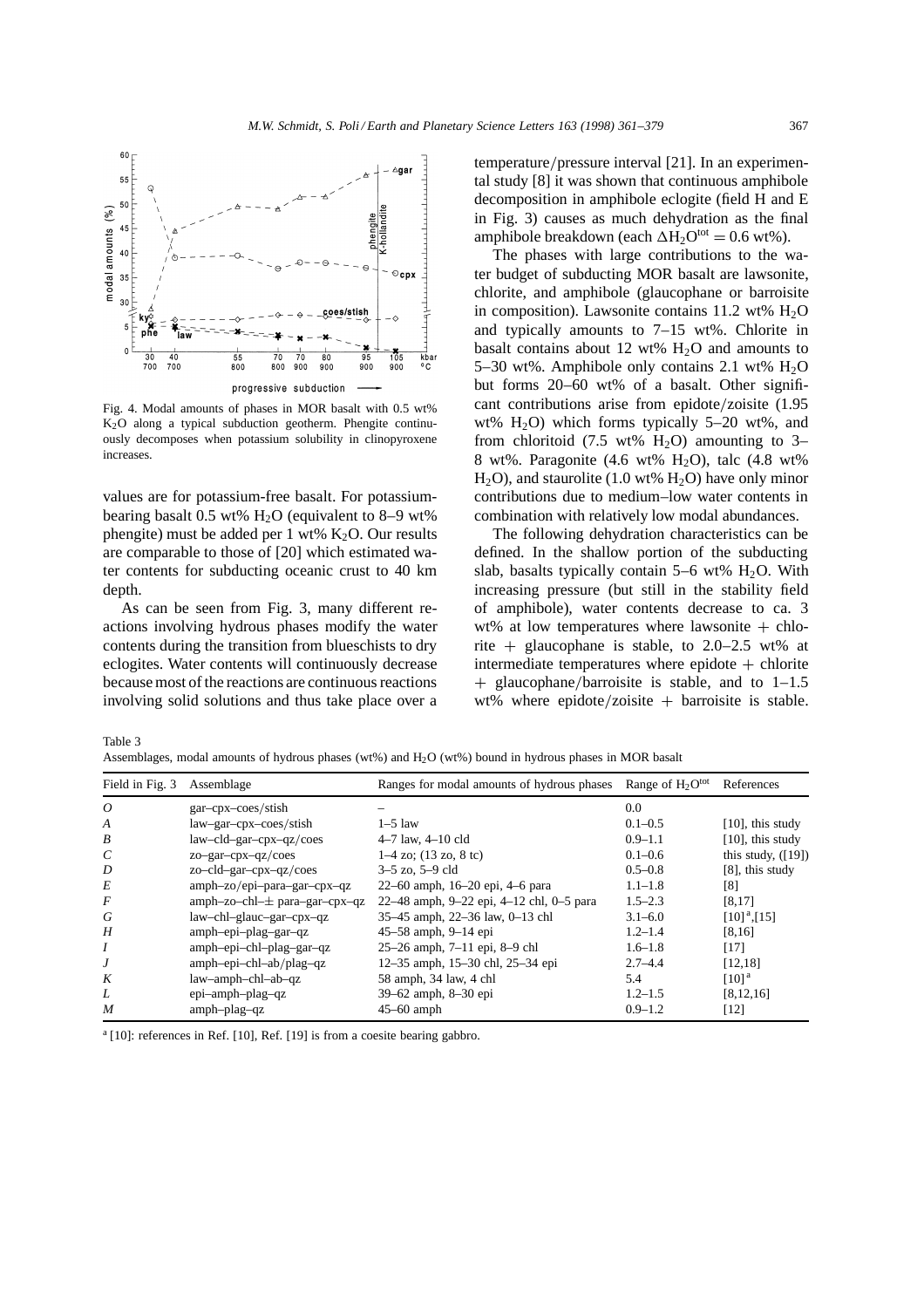The most significant discontinuous reactions in the amphibole stability field are the formation of omphacitic clinopyroxene and the breakdown of chlorite. At pressures exceeding the stability of amphibole ( $>$ 22–24 kbar), ca. 1 wt% H<sub>2</sub>O remain bound in lawsonite and chloritoid  $(<520^{\circ}$ C) and 0.5–0.7 wt% H<sub>2</sub>O bound in zoisite  $\pm$  chloritoid. At higher pressures  $(>= 30 - 40 \text{ kbar})$  when lawsonite constitutes the only non-potassic hydrous phase, the bulk water content is typically  $0.2-0.5$  wt%  $H_2O$ .

Apart from the continuity of several reactions, temperature gradients and compositional variations in the descending oceanic crust will further broaden the dehydration signal. Temperature gradients within a 7–10 km thick oceanic crust are 100–300ºC [22]. Consequently, several dehydration reactions may take place at the same depth. Strictly, these calculations and phase relationships are only valid for MOR basaltic compositions. However, the stabilities of lawsonite, epidote/zoisite, amphibole, and chlorite are relatively insensitive to bulk rock composition [10]. On the contrary, ferromagnesian phases such as chloritoid and talc will have significantly enlarged stability fields and abundances in Mg-gabbros as can be deduced from field occurrences ([23] and references therein).

#### **4. Metapelites and metagreywackes**

Metapelites and metagreywackes constitute on average the upper 10% of the oceanic crust. Although they contribute only a small portion to the water budget, they are important for hosting the vast amount of certain elements or isotopes characteristic for the sediment-signature in arc magmas (K, Rb, Ba, Sr, <sup>10</sup>Be, enrichment in <sup>207</sup>Pb [3,5,6]). Phase relations for sedimentary materials metamorphosed at subduction zone conditions were experimentally studied by [24–26].

Chlorite  $+$  kyanite and staurolite  $+$  quartz are limited to pressures below 20 kbar for most natural bulk compositions, the latter having  $Mg/(Mg + Fe)$  ratios of 0.3–0.6. At pressures above 20 kbar, hydrous assemblages comprise talc–chloritoid–phengite or talc–phlogopite– phengite. Between 40 and 50 kbar talc  $+$  kyanite destabilizes and Mg–Al–pumpellyite (7.1 wt%

 $H<sub>2</sub>O$ ) and/or topaz–OH (10.7 wt%  $H<sub>2</sub>O$ ) might form in the presence of phengite. Metagreywackes are commonly richer in Ca than metapelites and thus lawsonite or zoisite are more abundant. The stability field of lawsonite in metapelite [26] is very similar to that in mafic systems.  $H_2O$  storage in sediments to more than 200 km depth is ensured by phengite, lawsonite, MgAl–pumpellyite, and topaz–OH at temperatures as high as 900ºC.

#### **5. Peridotites**

The principal hydrous phases in  $H_2O$ -saturated peridotite to 80 kbar are serpentine, phase A, chlorite, talc, and amphibole. Stabilities of serpentine, phase A, and talc are expected to be almost identical for depleted or fertile peridotite because these phases are almost Ca- and Na-free and contain only minor amounts of  $Al_2O_3$ . Their stabilities have been experimentally determined on natural mineral compositions [27,28]. The stabilities of chlorite and amphibole are expected to vary for harzburgitic, lherzolitic, and pyrolitic bulk compositions. Mysen and Boettcher [29] determined a stability increase of amphibole from ca. 22 kbar in harzburgite to ca. 25 kbar in enriched lherzolite (at 800–1000ºC).

*Serpentine* contains 12.3 wt% H<sub>2</sub>O and dominates, together with chlorite (13.0 wt%  $H_2O$ ), the water budget of hydrous peridotite to ca. 150 km depth. In natural peridotites serpentine forms during low-grade hydration, and its maximum temperature stability is 720ºC (21 kbar, invariant point 3 in Fig. 5). Serpentine (antigorite,  $Mg_{48}Si_{34}O_{85}(OH)_{62}$ ) decomposes to talc + olivine +  $H_2O$  below 21 kbar [27], to orthopyroxeneolivine  $+$  H<sub>2</sub>O from 21 to 62 kbar, and to phase  $A +$  orthopyroxene  $+ H_2O$  [28] at higher pressures (invariant point 4 in Fig. 5).

In average mantle compositions, *talc* (4.7 wt%  $H_2O$ ) + olivine have a rather limited stability field less than 100ºC wide, and they decompose to enstatite  $+$  H<sub>2</sub>O between 690<sup>o</sup>C (10 kbar) and 720<sup>o</sup>C (20 kbar) [28]. In relatively silica-rich veins, talc might locally persist to higher temperatures and pressures [30,31].

In subducted peridotite, *phase A*  $(Mg_7Si_2O_8(OH)_6$ , 11.8 wt% H<sub>2</sub>O) replaces serpentine at pressures between 60 and 70 kbar through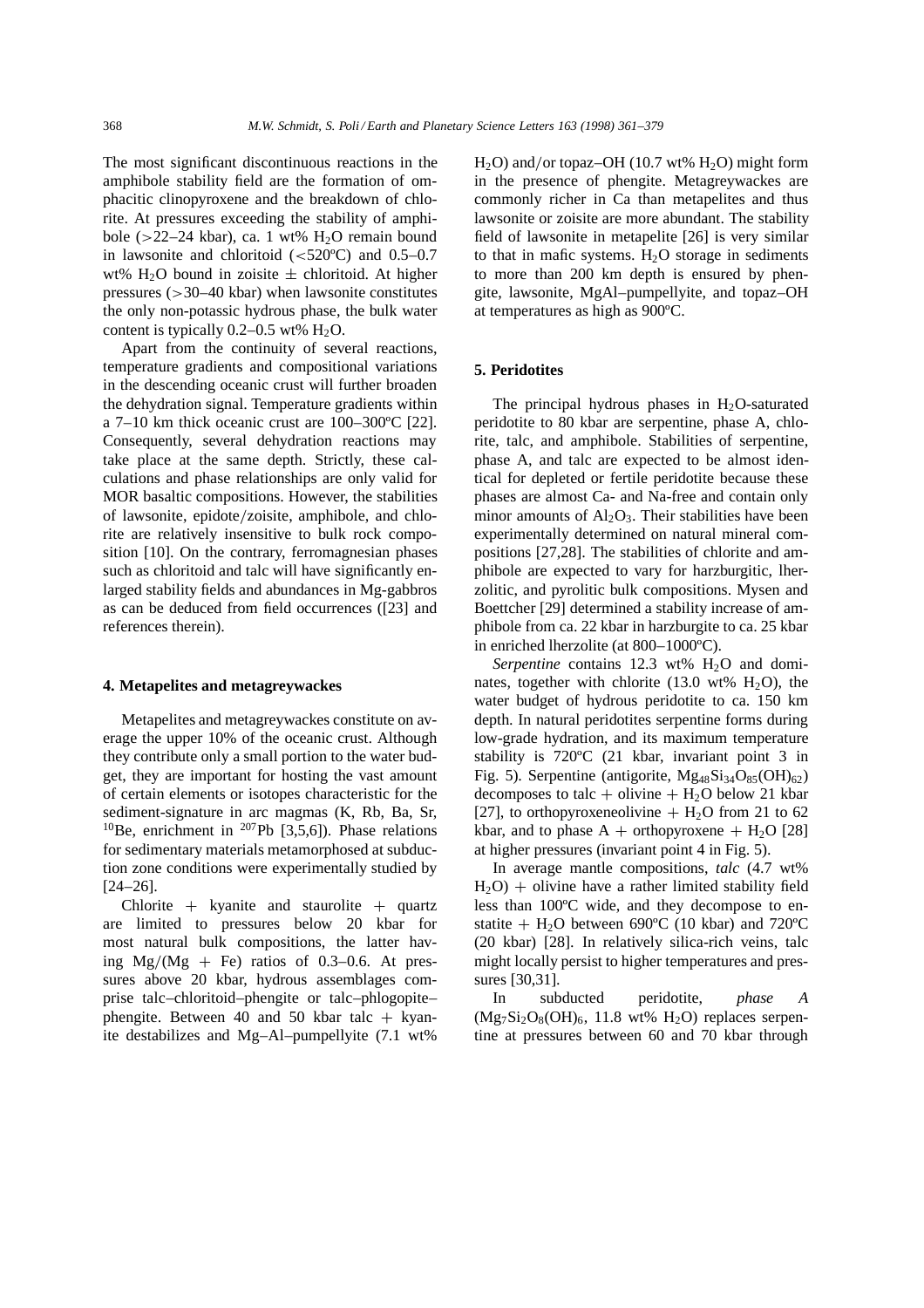

Fig. 5. Phase diagram for H2O-saturated average mantle peridotite and maximum H2O contents bound in hydrous phases in average peridotites. Upper value: harzburgite; middle value: lherzolite; lower value: pyrolite. The *italic* labels are assemblages in a given stability field. '*A*' = phase A, *amph* = amphibole, *chl* = chlorite, *cpx* = clinopyroxene, *gar* = garnet, *ol* = olivine, *opx* = orthopyroxene, *serp* = serpentine,  $sp =$  spinel,  $tc =$  talc.

a water-conserving reaction (dotted line emerging from invariant point 4 in Fig. 5). Although phase A could form at lower pressures through olivine  $+ H_2O$  $=$  phase A  $+$  serpentine, the free water necessary for this reaction would not be available in subducting peridotite. Above 62 kbar, phase  $A +$  orthopyroxene decompose with increasing temperature to enstatite  $+ H<sub>2</sub>O$ . This reaction has a moderate positive slope in *P–T* space [32].

In natural peridotites, *chlorites* have compositions close to clinochlor  $(Mg_5Al_2Si_3O_{10}(OH)_8)$ . Synthetic clinochlor decomposes between 3 and 21 kbar to olivine + orthopyroxene + spinel +  $H_2O$  with a maximum temperature stability of 870ºC ([31] and references therein). Above 21 kbar, the occurrence of chlorite in peridotite is limited through the reaction chlorite + orthopyroxene = olivine + garnet + H2O. This reaction was experimentally determined to pressures of 40 kbar [33]. Although considerable

uncertainty remains, it can be deduced from experiments on the terminal stability of chlorite [34] that the stability of chlorite  $+$  orthopyroxene do not exceed 50 kbar. The stability of chlorite outlined in Fig. 5 represents probably a maximum, and Fe could decrease the stability of chlorite in natural peridotite significantly.

#### *5.1. Amphibole in peridotite*

A compilation of all experimental studies on amphibole in water-saturated peridotite compositions yields the following picture. Close to the water-saturated solidus (approximately 1000ºC, at 20–30 kbar), amphibole is pargasitic hornblende in composition and decomposes between 22 and 30 kbar. In harzburgite, calcic amphibole decomposes at 22 kbar, in lherzolite at 25–28 kbar and in enriched pyrolite at 28–30 kbar [29,35–37]. Mysen and Boettcher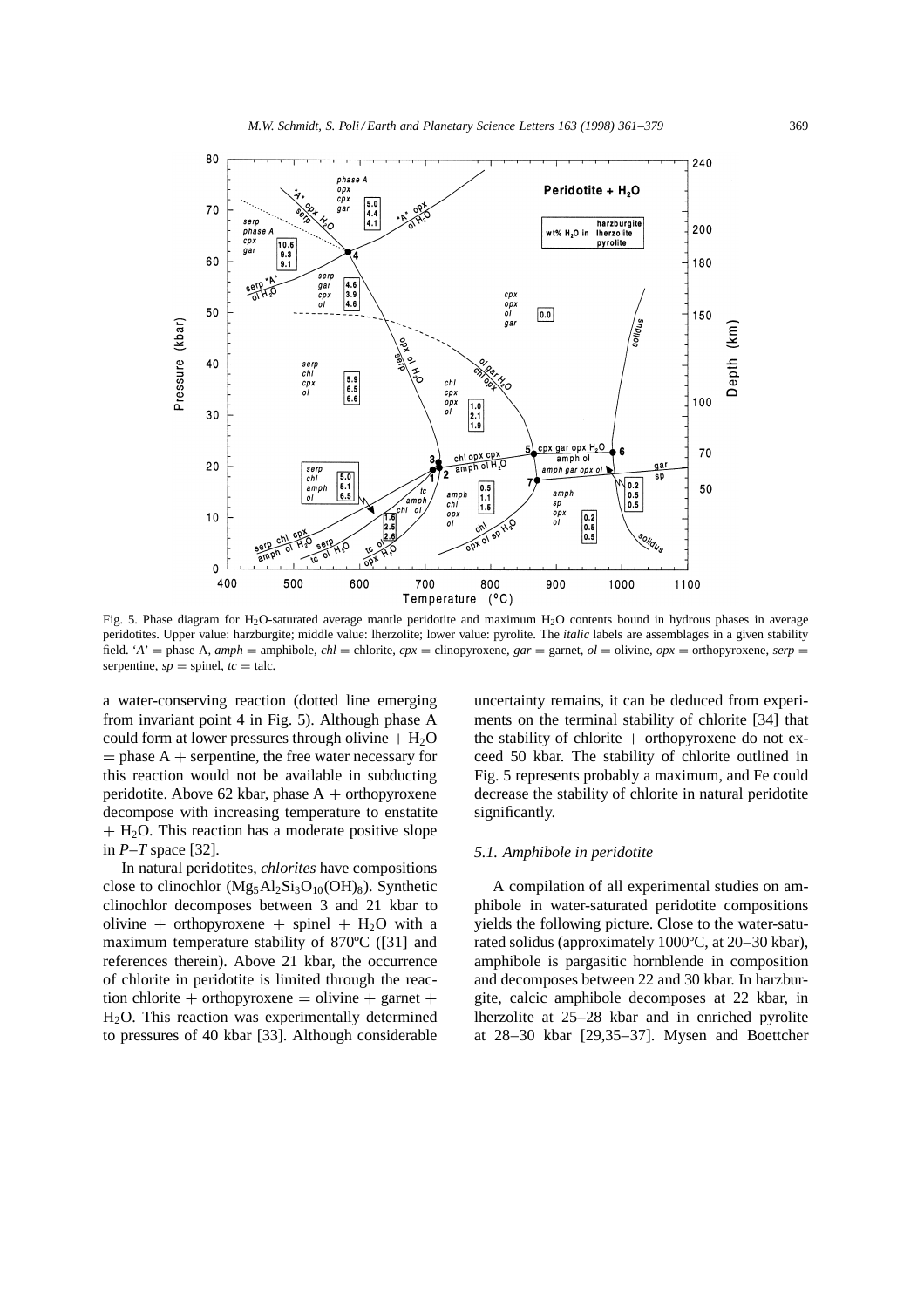

Fig. 6. Result of Schreinemaker analysis for breakdown reactions of amphibole in peridotite. The solid lines are amphibole breakdown reactions in a system where excess water is present, the stippled lines represent amphibole breakdown reactions in a fluid-absent system. The highest pressure where amphibole is stable is located at the solidus. Numbers without parentheses refer to invariant points in Fig. 5. The amphibole breakdown reaction between invariant point 1 and 2 is amph  $+$  ol  $+$  H<sub>2</sub>O = tc  $+$  cpx  $+$  chl. Abbreviations as in Fig. 5.

[29] determined experimentally a slightly positive *P–T* slope for the amphibole-out reaction at subsolidus conditions. Calculations of the *P–T* slope of the amphibole-out reaction (2) of Fig. 6 agree with [29] yielding 3 to  $-1$  bar/K as a function of exact amphibole-composition and solid solution model (molar volumes and entropies from 1996 update of [38]). Consequently, the highest pressure stability of amphibole is located at the intersection of the amphibole-out curve with the solidus, i.e. between 22 and 30 kbar (65–90 km depth). With decreasing temperature, this pressure is reduced by several kbar (Figs. 5 and 6). The experimental evidence is in sharp contrast to Tatsumi [2] who extrapolates the slope of Millholen et al.'s [35] amphibole melting curve into the subsolidus in order to reach 35 kbar at 700ºC. The amphibole-out reaction near the solidus does not shift as a function of the bulk  $H_2O$  content: as long as the volatile species is only water, reaction (2) of Fig. 6 does not change position in *P–T* space. When the fluid is diluted by components other than  $H_2O$ , this reaction is shifted to lower pressures, consequently,  $H_2O$ -saturated bulk compositions yield the highest amphibole stabilities.

At temperatures where chlorite appears instead of garnet, reaction (2) transforms into reaction (3) (Fig. 6). Calculated *P–T* slopes for the latter reaction are positive and range from 11 to 13 bar/K. The amphibole breakdown reactions (3) and (4), latter in the chlorite  $+$  serpentine stability field, do not liberate water. On the contrary, in a water-saturated system, the decomposition of amphibole consumes water with increasing pressure. In the descending slab, additional water is not necessarily available and amphibole decomposes through water conserving reactions (5) and (6) (Fig. 6). Thus, it is only at temperatures above the chlorite stability that the amphibole breakdown liberates water.

The exact stoichiometries of the amphibole decomposition reactions are complicated by the change of amphibole composition with temperature. From experiments and natural xenoliths it is known that at temperatures near the solidus amphibole is pargasitic hornblende in composition. In low temperature–high pressure metamorphic peridotites, amphiboles are aluminous tremolites. For the pressure breakdown reactions we thus continuously interpolated between these two amphibole compositions. Fig. 6 is valid for amphibole compositions to be expected in natural peridotite; however, reaction topologies are different for endmembers such as tremolite or edenite.

#### *5.2. Water contents in fully hydrated peridotite*

Modal abundances in hydrous peridotite assemblages are calculated employing a least-square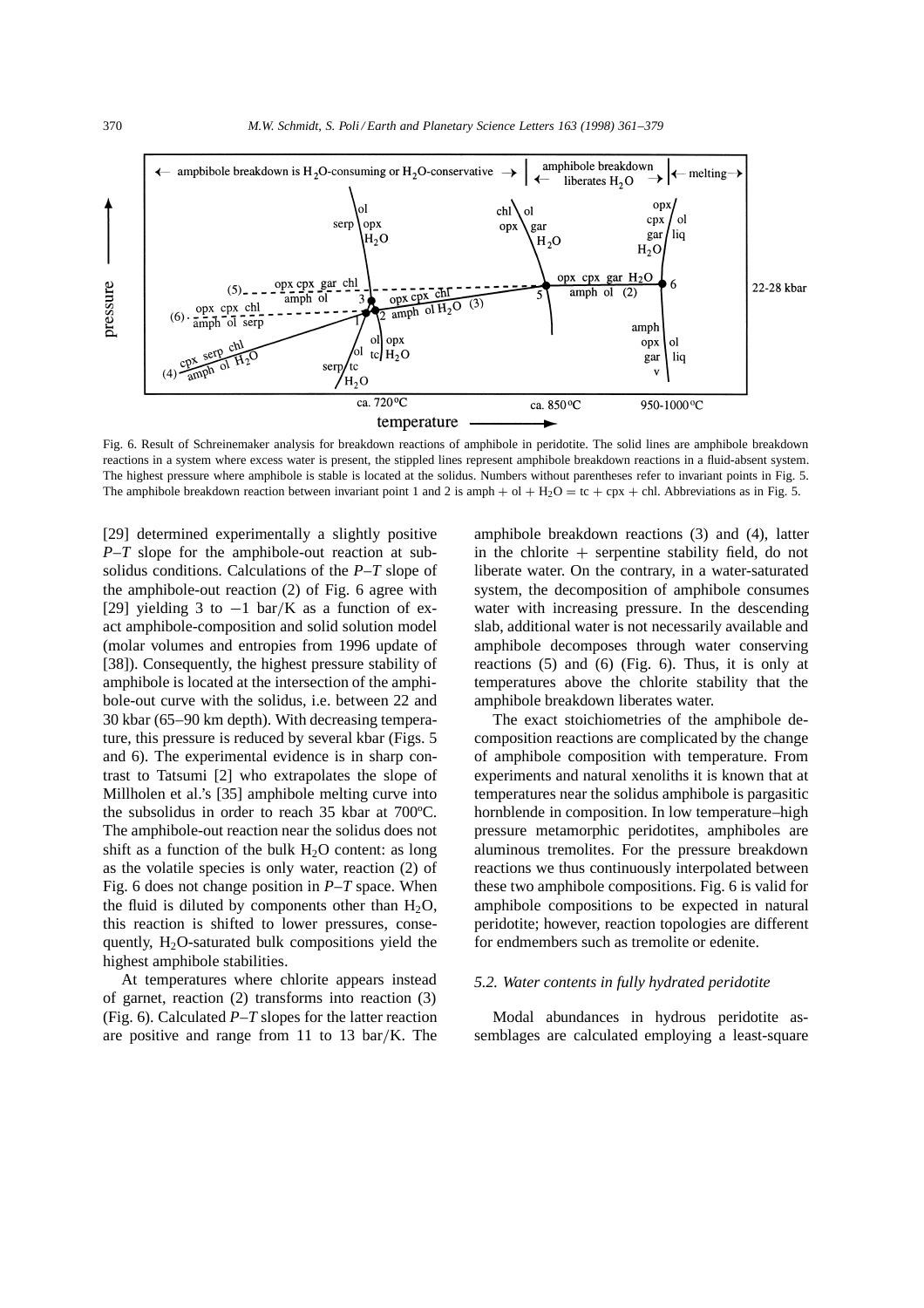|                       |                           |      |      |      | $\checkmark$               | $\mathbf{r}$             | $\checkmark$                |     |      |      |                             |
|-----------------------|---------------------------|------|------|------|----------------------------|--------------------------|-----------------------------|-----|------|------|-----------------------------|
| Assemblage            | Herzolite<br>solid phases |      |      |      | Lherzolite<br>$H_2O^{tot}$ | Pyrolite<br>$H_2O^{tot}$ | Harzburgite<br>solid phases |     |      |      | Harzburgite<br>$H_2O^{tot}$ |
| serp-chl-cpx-ol       | 37.9                      | 15.7 | 13.4 | 33.0 | 6.5                        | 6.6                      | 41.0                        | 7.8 | 6.1  | 45.1 | 5.9                         |
| serp-gar-cpx-ol       | 32.3                      | 11.9 | 10.6 | 45.3 | 3.9                        | 4.3                      | 38.4                        | 5.9 | 4.6  | 51.2 | 4.6                         |
| serp-gar-cpx-phase A  | 59.2                      | 11.2 | 10.0 | 19.6 | 9.3                        | 9.1                      | 68.2                        | 5.5 | 4.3  | 22.1 | 10.6                        |
| phase A-gar-cpx-opx   | 38.4                      | 11.8 | 10.5 | 39.2 | 4.4                        | 4.1                      | 44.1                        | 5.8 | 4.6  | 45.5 | 5.0                         |
| serp-chl-amph-ol      | 25.8                      | 12.2 | 21.2 | 40.7 | 5.1                        | 6.4                      | 33.9                        | 6.2 | 9.9  | 50.0 | 5.0                         |
| talc-chl-amph-ol      | 8.9                       | 12.5 | 21.8 | 56.8 | 2.5                        | 2.6                      | 11.7                        | 6.4 | 10.3 | 71.7 | 1.6                         |
| $opx$ -chl-amph-ol    | 14.7                      | 5.1  | 22.1 | 58.1 | 1.1                        | 1.5                      | 17.2                        | 2.5 | 10.4 | 69.9 | 0.5                         |
| $opx$ -chl- $cpx$ -ol | 17.4                      | 16.4 | 14.0 | 51.9 | 2.1                        | 1.9                      | 19.1                        | 8.2 | 6.4  | 66.3 | 1.0                         |
| opx-sp-amph-ol        | 16.7                      | 0.2  | 22.2 | 61.0 | 0.5                        | 0.5                      | 18.1                        | 0.1 | 10.4 | 71.4 | 0.2                         |
| opx-gar-amph-ol       | 16.0                      | 1.7  | 21.3 | 60.9 | 0.5                        | 0.5                      | 17.7                        | 1.1 | 9.9  | 71.4 | 0.2                         |
| opx-gar-cpx-ol        | 15.7                      | 13.0 | 10.3 | 61.0 | 0.0                        | 0.5                      | 18.1                        | 6.4 | 4.6  | 71.0 | 0.0                         |

Table 4 Modal amounts (wt%) and maximum  $H_2O$  contents (wt%) bound in hydrous phases in hydrous peridotites

fit procedure. FeO + MgO,  $Al_2O_3$  + Fe<sub>2</sub>O<sub>3</sub>  $+$  Cr<sub>2</sub>O<sub>3</sub>, and Na<sub>2</sub>O + K<sub>2</sub>O were each reduced to a single chemical component. Serpentine and chlorite compositions were held constant at the ideal stoichiometries of antigorite and clinochlor. This introduces a small error for the calculated abundances of chlorite. By varying the alumina content of clinochlor for  $\pm 20\%$ , relative differences in the calculated  $H_2O<sup>tot</sup>$  contents are  $-11/+16%$  for the assemblage chlorite– amphibole–orthopyroxene–olivine and  $-17/+26%$ for chlorite–clinopyroxene–orthopyroxene–olivine. Amphibole compositions were varied with temperature as described above. The relative amounts of clinopyroxene and amphibole depend on their Na : Ca ratios. Since compositional data at low temperatures are scarce, we allowed amphibole to completely replace clinopyroxene. This results in maximum amphibole and minimum chlorite abundances.

The results of the mass balance calculations for average peridotite compositions (Table 1) are presented in Table 4 and Fig. 5. In the stability fields of serpentine and phase A the total amount of  $H_2O$ bound in hydrous phases varies between 3.9 and 10.6 wt% of the bulk rock. In the stability field of ser $p$ entine  $+$  chlorite  $+$  amphibole, chlorite contributes approximately  $30\%$  (lherzolite) of the H<sub>2</sub>O bound in hydrous phases, whereas amphibole contributes less than 10% (Table 4). When serpentine reacts to talc,  $H_2O$  contents decrease from 5.1 to 2.5 wt% in lherzolite. At higher temperatures, when chlorite  $+$  amphibole constitute the stable hydrous phases,  $H<sub>2</sub>O$  contents decrease to 1.1 wt% in lherzolite (0.5 wt% in harzburgite). In this assemblage chlorite contributes about 60% whereas amphibole contains 40% of the  $H_2O$  bound in hydrous phases. When chlorite is the only hydrous phase,  $H_2O$  contents are 2.1 wt% in lherzolite (1.0 wt% in harzburgite). When amphibole is the only stable hydrous phase,  $H_2O$  contents amount to less than 0.5 wt% in lherzolite (0.2 wt% in harzburgite). In chlorite/amphibole assemblages, water contents are higher in fertile than in depleted peridotite, because higher Na<sub>2</sub>O, CaO, and  $Al_2O_3$ contents result in larger amounts of amphibole and chlorite.

Serpentine has a predominant role in the water budget of peridotite. When serpentine decomposes, chlorite becomes the dominant hydrous phase. Although amphibole contains ca. 40% of the  $H_2O$ bound in the  $P-T$  domain of chlorite  $+$  amphibole, water is not liberated when amphibole decomposes. It is only between 800–850ºC and the wet solidus (ca. 1000ºC) that fluids result from the breakdown of amphibole. The quantity of this fluid is small compared to the fluid resulting from other phases: in lherzolite, the maximum content of amphibole amounts to 19 wt% (harzburgite 9 wt%) contributing a maximum of 0.5 wt% (harzburgite 0.2 wt%) H2O. Recently, Niida and Green [37] have shown that half of the 25% amphibole present in a pyrolite at 10–15 kbar decompose through a continuous reaction before the pressure stability of amphibole is reached at 28–30 kbar. Obviously, in a natural mantle, the reactions of Fig. 5 will take place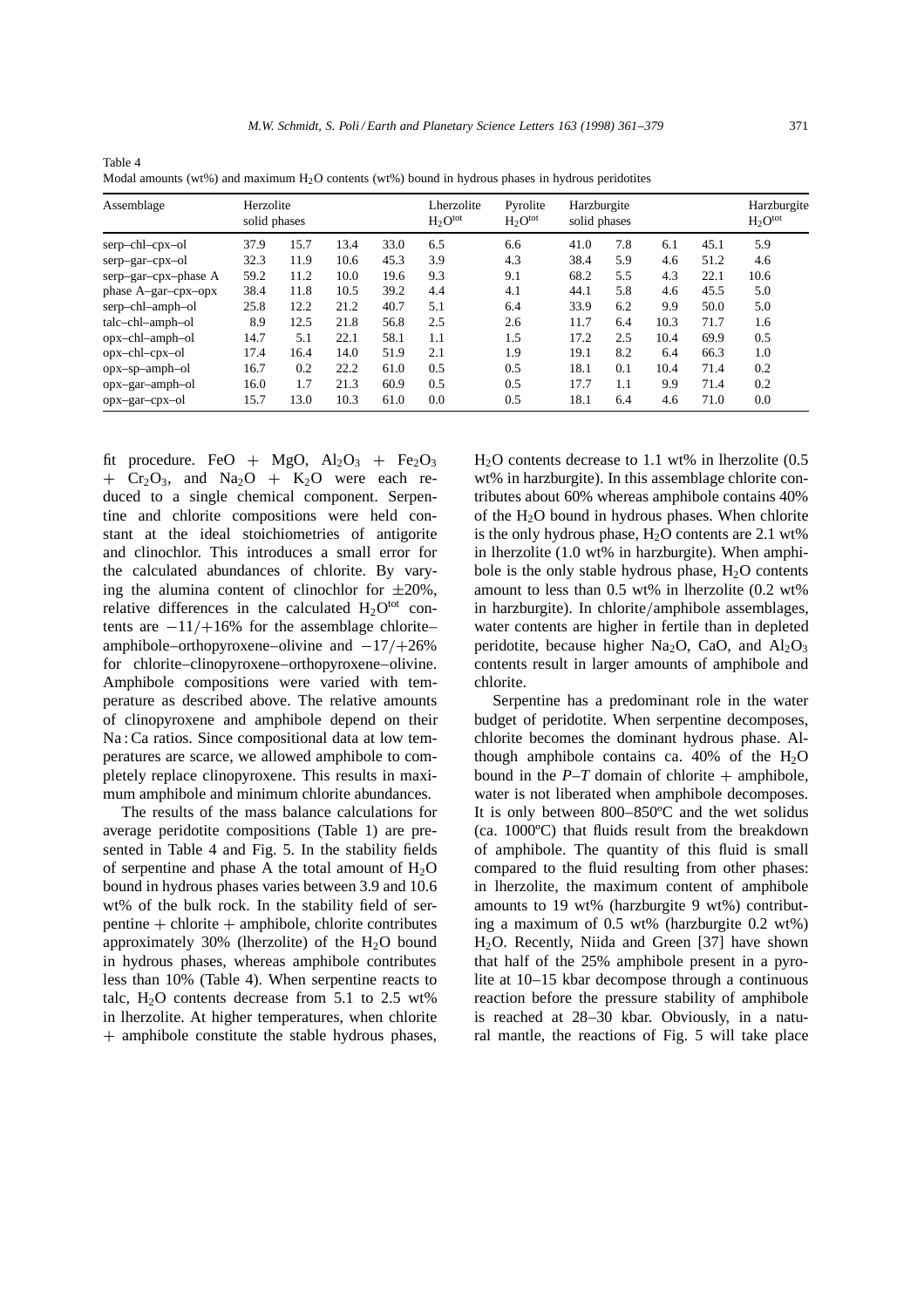over a temperature–pressure interval. Over a certain temperature–pressure range reactants and products will both be stable and a broad rather than a sharp dehydration signal will result from each particular reaction.

Although phase A has no direct bearing on the formation of arc volcanism, the position of invariant point 4 (Fig. 5) is essential for transporting  $H_2O$  to great depth. When a portion of hydrated peridotitic slab passes a depth of 180 km at temperatures below ca. 600ºC, phase A forms directly from serpentine and the contained water will not directly recycle into the mantle wedge.

## **6. The fate of water released from the subducting lithosphere**

Only a portion of the  $H_2O$  initially contained in the subducting lithosphere will escape from the slab in the depth range suitable for arc magma formation. A large portion of  $H_2O$  will be dehydrated at relatively shallow levels and a small portion will fade into the deeper mantle. In the following we calculate estimates for the different final destinies of subducted water.

## *6.1. Oceanic crust*

Blueschists of basaltic origin representing shallow portions of subduction zones (10–20 km) have typically 5–6 wt%  $H_2O$  bound in hydrous phases. With a 7 km thick mafic oceanic crust, composed by equal parts of basalt and gabbro,  $0.5-0.6 \times 10^9$  g H<sub>2</sub>O m<sup>-2</sup> are bound in the basaltic layer<sup>2</sup> at shallow depth. Oceanic gabbros are only partially hydrated; with 20–30% hydration by volume we estimate 0.11–  $0.18 \times 10^9$  g H<sub>2</sub>O m<sup>-2</sup> for the gabbroic layer. An additional amount of  $0.01-0.02 \times 10^9$  g H<sub>2</sub>O m<sup>-2</sup> will be subducted in the sedimentary layer (200–400 m thick). Some trace elements characteristics for arc volcanism originate mostly from this sedimentary layer; however, its contribution to the  $H_2O$  budget is largely within the error of the estimates for the other layers of the oceanic lithosphere.

In a vertical section of 1  $m^2$ , typical dehydration rates between 20 and 70 km depth amount to  $0.8 \pm 0.2 \times 10^7$  g H<sub>2</sub>O per kilometre of depth. When the oceanic crust reaches depths of 70–80 km the resulting lawsonite-eclogites (cold subduction zones) or zoisite-eclogites (relatively warm subduction zones, 'warm' being intended as just below the wet solidus of the oceanic crust) retain 1 or 0.5 wt% H<sub>2</sub>O, i.e. 0.2 or  $0.1 \times 10^9$  g H<sub>2</sub>O m<sup>-2</sup>, respectively. If lawsonite-eclogites persist to the maximum depth of lawsonite stability (cold subduction zones), 0.02–  $0.08 \times 10^9$  g H<sub>2</sub>O m<sup>-2</sup> will descend to 260–280 km depth and may be lost for arc volcanism (Figs. 7 and 8). At ca. 200 km depth, typical dehydration rates in the stability field of lawsonite are in the order of  $0.05-0.09 \times 10^7$  g H<sub>2</sub>O per km depth, i.e. one order of magnitude lower than at shallow levels.

## *6.2. Mantle wedge peridotite overlying the oceanic crust*

Here, the only hydrous phase which may persist below the depth of arc volcanism is chlorite (Fig. 7). Thermal models indicate that at depth below the volcanic arc a narrow zone of 1–3 km may contain chlorite in cold subduction zones yielding a quantity of 0.06 to  $0.16 \times 10^9$  g H<sub>2</sub>O m<sup>-2</sup>. The rest (60–90%) of the previously dehydrated 0.4 to  $0.6 \times 10^9$  g H<sub>2</sub>O  $m^{-2}$  from the oceanic crust remains mostly in the cold corner of the mantle wedge and a portion of this  $H<sub>2</sub>O$  will give raise to serpentine diapirs.

# *6.3. Subducting peridotite underlying the oceanic crust*

With a maximum amphibole content of 19 wt% in lherzolite the amount of  $H_2O$  bound in amphibole may not exceed 0.5 wt% of the bulk rock. To achieve a similar bulk  $H_2O$  content due to serpentinization, only 3 wt% serpentine are necessary. A serpentinization of 3% causes the density of a lherzolite to decrease from 3.30 to 3.28  $g/cm^3$ , a negligible effect. Even 10% serpentinization (resulting in 1.3 wt%  $H_2O$  in the bulk rock) cause only a small decrease in density from 3.30 to 3.23  $g/cm<sup>3</sup>$ . Direct information on the extent of serpentinization below the oceanic crust is not available. Serpentine certainly forms at transform faults and fracture zones

<sup>2</sup> In the calculations we use a vertical section through the subducting crust with a unit area of  $1 \text{ m}^2$ , thus this number represents the quantity of water in a column of  $1 \text{ m}^2$ .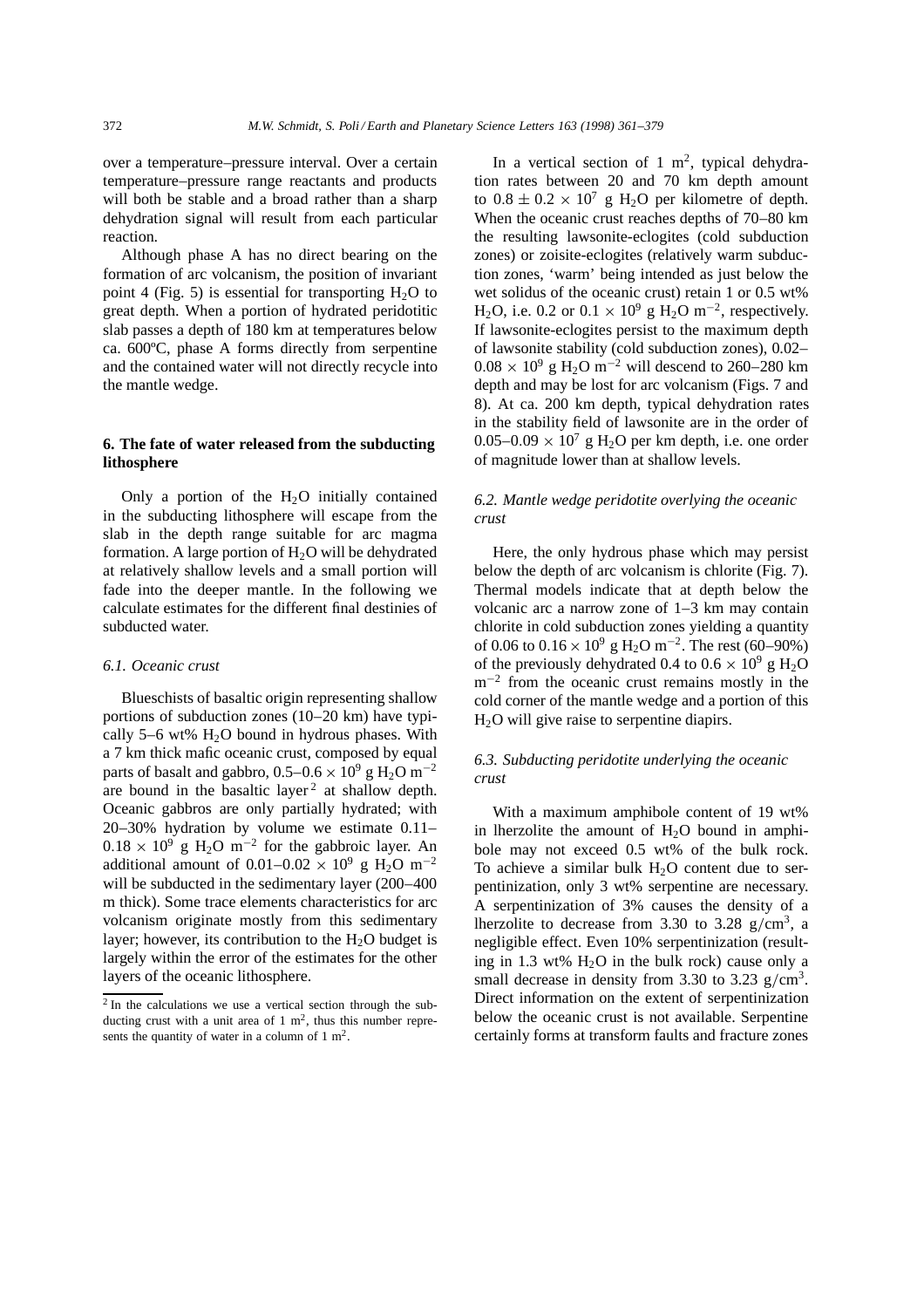

lawsonite + phengite

Fig. 7. Stability of hydrous phases for thermal structures with subduction parameters spanning most of the range of modern circum-Pacific subduction zones. Amphibole in peridotite is stable within the light-grey-shaded area (note that at temperatures below 450–500ºC diopside is stable instead of tremolitic amphibole). Thermal model of [22] (A and B), and of [47] (C). Stippled lines are isotherms and bold arrows indicate flow lines in the mantle wedge. The principal difference between these two models is the much lower corner flow in (C) [47] which leads to a significantly colder peridotite overlying the oceanic crust. The stability limits of hydrous phases in the subducting peridotite underlying the oceanic crust do not imply that these hydrous phases are present deep into the subducting peridotite. Abbreviations as in Figs. 1 and 5; labels in capital letters mark stability boundaries in peridotite.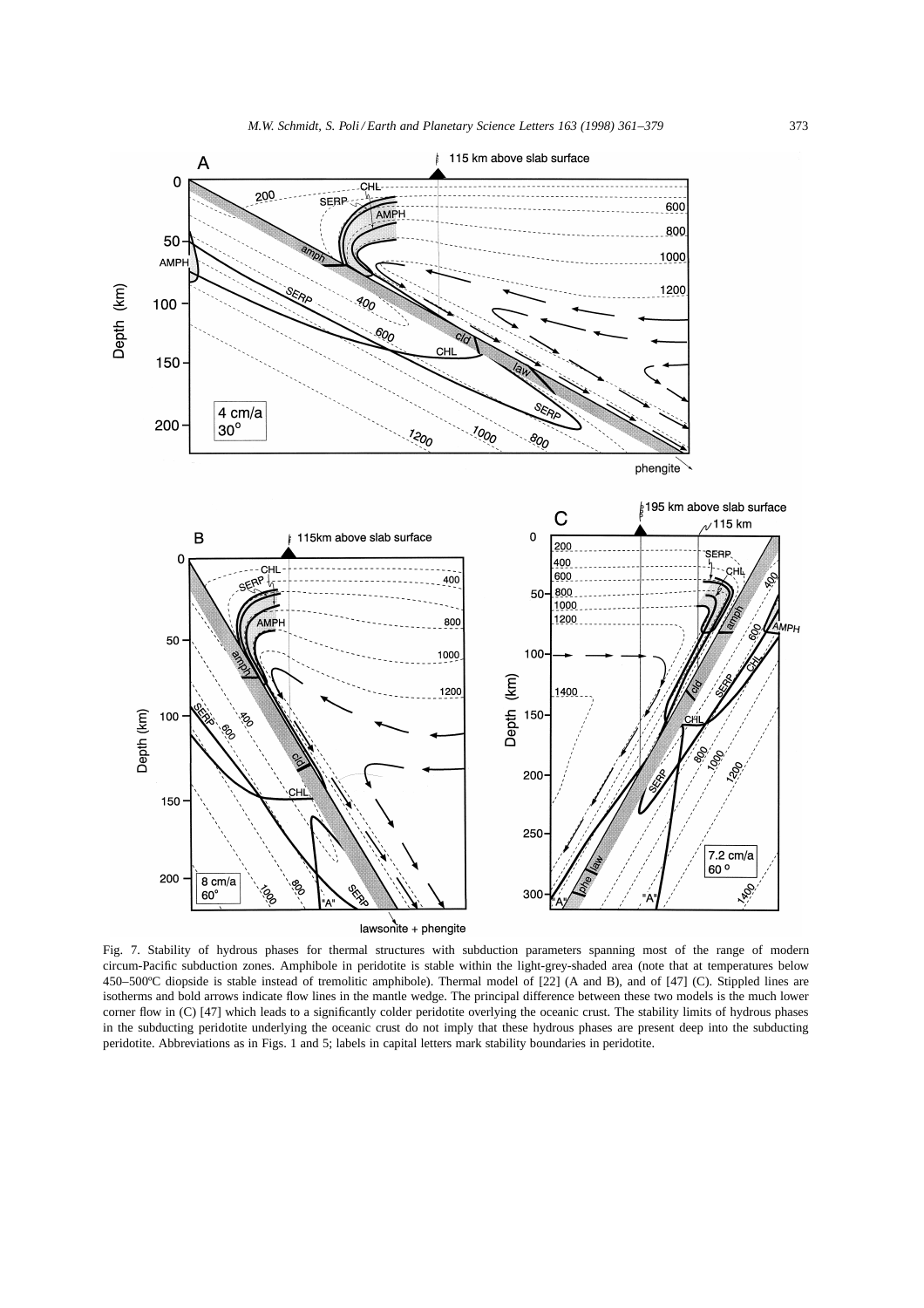

Fig. 8. Model for the formation of the volcanic front. Dehydration from peridotite and oceanic crust occurs at almost any depth to ca. 150–200 km, thus water will be generally available above the subducting lithosphere. The grey region in the mantle wedge will have a significant amount of melt present. The volcanic front forms where the amount of melt is sufficient to mechanically extract and give rise to arc magmatism. Open arrows indicate rise of fluid, short solid arrows indicate rise of melts. Long arrows indicate flow in the mantle wedge. Stippled lines outline stability fields of hydrous phases in peridotite; however, we do not want to imply that peridotite underlying the oceanic crust is fully hydrated. The striped region shows the zone where talc occurs in average peridotite compositions. In some thermal structures (Fig. 7b and c) a portion of the peridotitic lithosphere will be colder than 600ºC at 62 kbar, serpentine will react to phase A and thus H<sub>2</sub>O will be subducted to large depth. In the oceanic crust, temperatures can be low enough to preserve lawsonite and phengite to their maximum pressure stability; however, at somewhat warmer conditions (slower subduction, shallower angle, younger crust) zoisite (*zo*\*) will be the last potassium-free phase to decompose and the top of the oceanic crust (phengite rich sedimentary layer) might melt. Single phase transitions which cause a potassium-rich fluid pulse could be constituted by the pressure breakdown of phengite in oceanic crust and by the phlogopite to K-richterite reaction in previously K-metasomatized mantle.

which subduct together with undisturbed ocean floor. It was estimated that about 20% of the Pacific Ocean floor are effected by fracture zones [39] and alteration and serpentinization was found to be extensive in ocean basins [40]. We assume a shallow zone of ca. 5 km depth with an average serpentinization of 10% which amounts to  $0.21 \times 10^9$  g H<sub>2</sub>O m<sup>-2</sup>. As an upper limit, this value might be doubled, but then the serpentinized peridotite becomes increasingly buoyant ( $\rho = 3.15$  g/cm<sup>3</sup> for 20% serpentinization) and it becomes questionable if such a peridotite might still be able to descend. Less than half of the above value appears to be inconsistent with the degree of serpentinization observed at modern seafloors. Obviously,

the hydrated peridotite below the oceanic crust cannot be water-saturated (full serpentinization). Thus, in cold subduction zones where the stability fields of phase A and serpentine overlap,  $H_2O$  would entirely descend to a large depth and will not be available for arc magmatism. It is only in intermediate to warm subduction zones where fluid will result from serpentine dehydration (Fig. 7). Temperatures in the peridotite of the subducting oceanic lithosphere are lower than in the subducting crust, thus, significant dehydration of this portion of the subducting lithosphere does not take place at shallow levels. At depths where the oceanic crust contains 0.5–2.0 wt%  $H<sub>2</sub>O$ , the underlying peridotite might well be a reser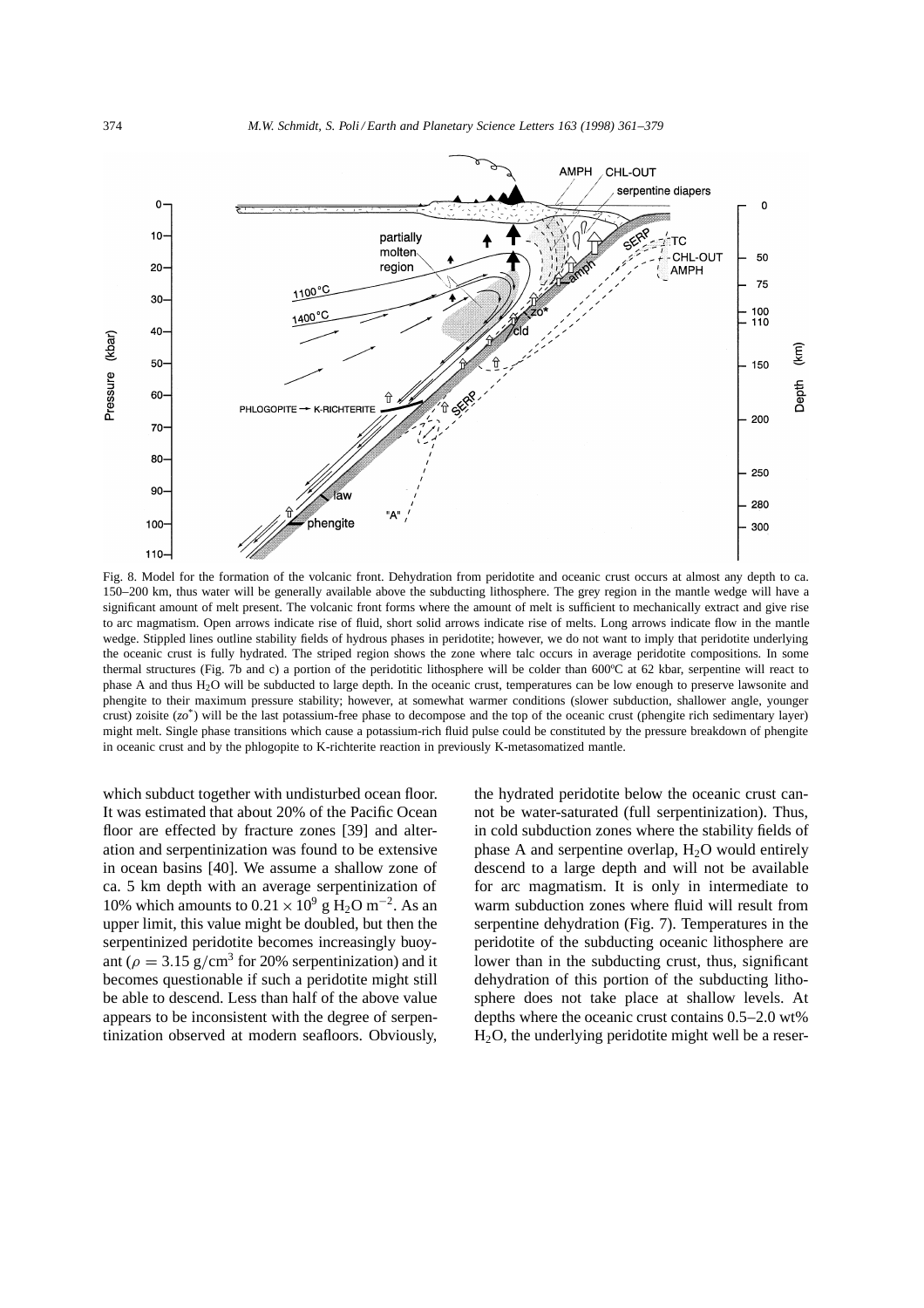voir of water with a mass of  $H_2O$  similar or superior to the  $H<sub>2</sub>O$  bound in oceanic crust.

## *6.4. The H2O-budget*

The above calculations show that the oceanic lithosphere contains about  $0.71-1.08 \times 10^9$  g H<sub>2</sub>O  $m^{-2}$  at 20 km depth. Both the hydration state of the unmetamorphosed oceanic crust and the early diagenetic processes (e.g. expulsion of pore water [41]) in and below the accretionary prism are extremely difficult to quantify. Thus, we prefer to define the 'input' into subduction zones through the state of the oceanic lithosphere at 20 km depth. Our estimate is higher than the  $0.3 \times 10^9$  g H<sub>2</sub>O m<sup>-2</sup> of Peacock [42] which did not consider serpentinization below the oceanic crust and based his estimate on the few DSDP drill holes which perforated into the crystalline oceanic crust. It was pointed out by Bebout [41] that this latter procedure may significantly underestimate the volatile content of subducted crust.

The summation of the above estimates yield the following picture for the amount of  $H<sub>2</sub>O$  available for arc volcanism. In cold subduction zones, 0.12 to  $0.18 \times 10^9$  g H<sub>2</sub>O m<sup>-2</sup> will rise from the oceanic crust and 0.06 to  $0.16 \times 10^9$  g H<sub>2</sub>O m<sup>-2</sup> will rise from the peridotitic layer above the oceanic crust. Thus, the total amounts to 0.18 to 0.34  $\times$  10<sup>9</sup> g H<sub>2</sub>O m<sup>-2</sup> since no dehydration occurs below the oceanic crust. In intermediate to warm subduction zones, about  $0.1 \times 10^9$  g H<sub>2</sub>O m<sup>-2</sup> will rise from the oceanic crust and roughly 0.1 to  $0.3 \times 10^9$  g H<sub>2</sub>O m<sup>-2</sup> from the peridotite below the oceanic crust. Thus, the total amounts to 0.2 to  $0.4 \times 10^9$  g H<sub>2</sub>O m<sup>-2</sup> since no dehydration occurs above the oceanic crust. It follows that between 18 and 37% of the 0.7 to  $1.1 \times 10^9$  g  $H_2O$  m<sup>-2</sup> present at 10–20 km depth are available for the generation of arc magmas. This portion of  $H_2O$ will rise into the mantle wedge in the depth interval between 80 and 150 km. An interesting feature of the above estimate is that there is no principal difference for the recycling rate of water in the volcanic arc between a cold and a warm subduction zone ('warm' always being intended as temperatures of the oceanic crust just below its solidus). The above result is higher than estimates that globally 10% to 20% of the subducted water is expelled via arc magmatism [42,43]. However, not all of the water dehydrated below the arc region will appear at the surface, one portion of the dehydrated water will remain in the mantle wedge.

The above estimates also yield that 30–70% or 0.25 to  $0.7 \times 10^9$  g H<sub>2</sub>O m<sup>-2</sup> of the initially subducted H<sub>2</sub>O will be released to the cold corner of the mantle wedge where serpentine is stable. According to the thermal models of Furukawa [22] this region has cross-sections of ca.  $3.1 \times 10^9$  m<sup>2</sup> for a 30<sup>o</sup> subduction angle and of 0.7 to  $0.9 \times 10^9$  m<sup>2</sup> for a  $60^\circ$  subduction angle  $(4-8 \text{ cm/a}$  subduction rates). Full serpentinization (and chloritization) of the cold corner requires about  $0.2 \times 10^6$  g H<sub>2</sub>O m<sup>-3</sup>, the bulk rock density would be 2.88  $g/cm<sup>3</sup>$ . For a stationary cold corner, full serpentinization (and chloritization) would be achieved after subduction of 570–790 km slab for a 30º subduction angle and 130–220 km slab for a 60º subduction angle.

# **7. Consequences of the experimentally based water budget for the formation of the volcanic front**

In the following we discuss models for the formation of volcanic fronts in the light of our water budget. We focus exclusively on arcs where parent magmas form from melting of the mantle wedge and do not discuss slab-derived melts. Such direct melting of the oceanic crust (for models see Ref. [44]) and subsequent adakitic magmatism may only occur when very hot young crust is subducted and is rare on the modern Earth [45].

# *7.1. 'Single phase dehydration models' and the role of amphibole for arc magmatism*

Many models for the formation of arc magmatism have been proposed in the last two decades. Some of these models involve a multistage process which evokes dehydration of the slab at a relatively shallow depth and intermediate storage of  $H_2O$  (and trace elements deriving from the subducted slab) in a single, key hydrous phase in the mantle wedge. Subsequently it is either proposed that the down-dragged mantle wedge dehydrates and melting occurs above this dehydration zone or that melting of the mantle wedge occurs on the wet solidus of peridotite.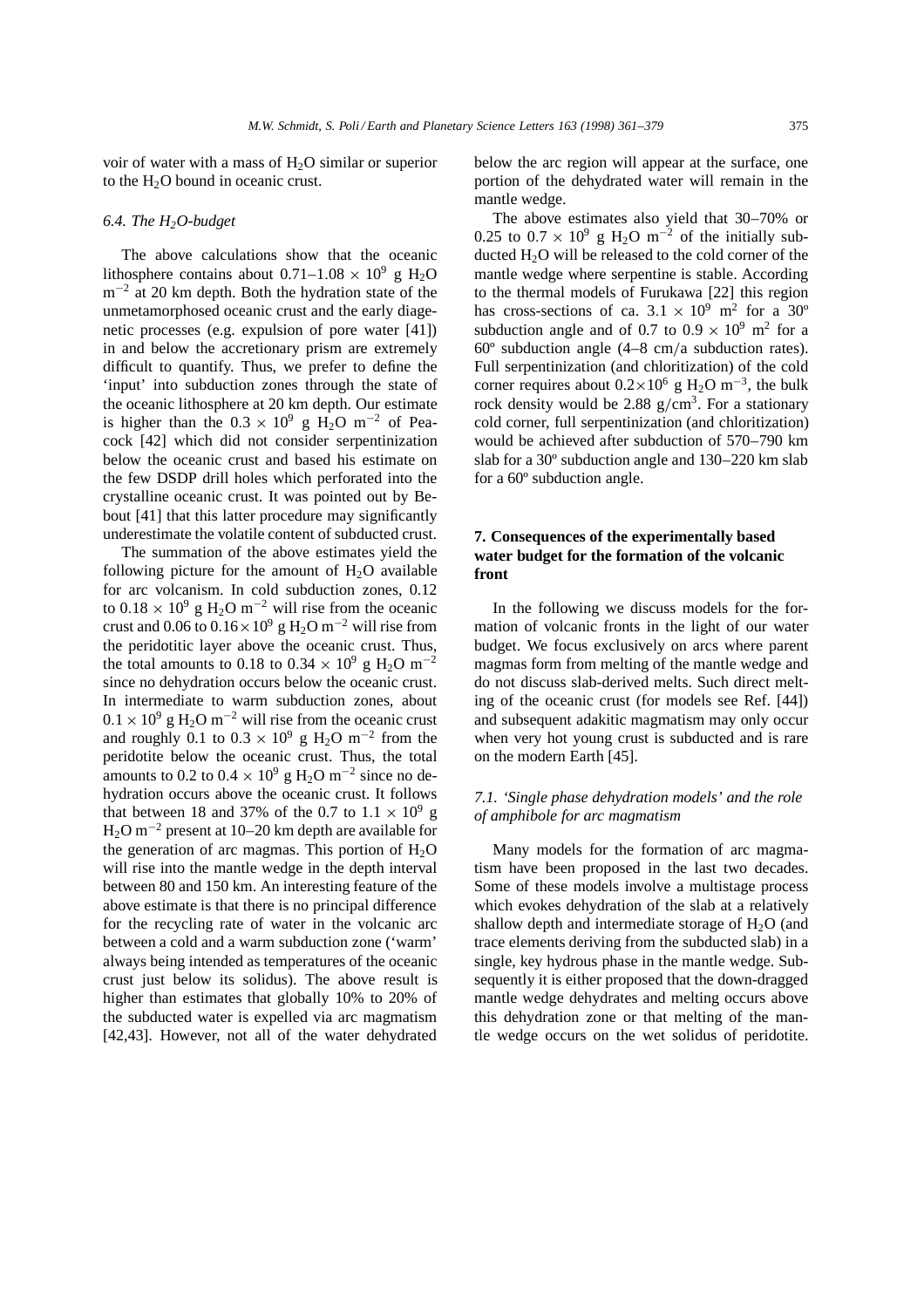A number of hydrous phases have been called on to explain such transient storage of  $H_2O$  and of other 'metasomatizing components' within the mantle wedge [30,46,47].

Tatsumi [2,46] and Davies and Stevenson [47] ascribe the distribution maximum of volcanic fronts to the amphibole breakdown in peridotite. Tatsumi assigned the formation of volcanic front to melting within a hydrous column forming directly above amphibole dehydration in peridotite at ca. 110 km depth. Davies and Stevenson [47] evoked a mechanism of lateral transport of water in the mantle wedge. They propose that amphibole dehydrates at ca. 90 km depth but the rising fluid (or melts) rehydrates the convecting mantle wedge and again forms amphibole. Through such a stepwise process water was thought to be transported laterally within the hot wedge. Both these amphibole-based models are in disagreement with available experimental and geochemical constraints.

(1) As previously discussed, the breakdown of calcic amphibole in peridotite occurs, as a function of peridotite composition, between 22 and 30 kbar, i.e. between 65 and 90 km depth. A lateral transport mechanism [47] is only possible for a limited horizontal distance because amphibole melts between the 1000 and 1100ºC isotherm in the mantle wedge [48] to form high Mg-andesites. Although such magma compositions occur in arcs, they are not candidates for primitive arc magmas. The most primitive magmas in arcs are basalts to picritic basalts. For their generation, temperatures of 1300–1350ºC are necessary ([49–51], fig. 5.6 in [46] and references therein). Thus, even though this mechanism is possible, amphibole falls short in transporting laterally water into the source region of basaltic magmas (Fig. 7).

(2) Even when stable, amphibole contributes moderately to the water budget. It follows from the mass balance calculations that amphibole has a relatively small contribution to the water budget of peridotite (0.2–0.5 wt%  $H_2O$  of the bulk rock) with respect to the other hydrous phases. Furthermore it decomposes through continuous reactions [37] and its final breakdown depth is extremely sensible to bulk composition.

(3) Gill and Williams [52] described that about 60% of island arc magmas have U–Th disequilibrium due to U-excess. This U-excess is believed to result from dehydration of the oceanic crust, the preservation of U–Th disequilibrium thus constrains dehydration of the slab to take place less than 350,000 years before eruption of arc magmas. For different arcs, the time interval between U-addition to the magma and eruption was determined to be less than 20,000 to 200,000 years ([4,53] and references therein). The additional time required for 'lateral transport' [47] or 'simple downdrag' [46] of  $H_2O$ through amphibole can be calculated from subduction geometries and velocity fields in the wedge. At high subduction rates of 10 cm/a and maintaining this high velocity between subducted crust and melting region in the mantle wedge, 460,000 years (60º angle of subduction) to 700,000 years (30º angle of subduction) are necessary for  $H_2O$  transport through amphibole to a position below the volcanic front. Because the convection velocity in the mantle wedge is much slower than the velocity of the subducted lithosphere, realistic time spans for such transport mechanisms would be 1.5 to 3 times longer (velocity fields from [22,47]) and thus would largely exceed 350,000 years.

We conclude that the role of amphibole is not outstanding with respect to other hydrous phases. Amphibole cannot constitute 'the' fluid source situated below the volcanic front.

#### *7.2. Towards a 'continuous dehydration model'*

The phase petrological data indicate that some fluid rises from the subducting slab and hydrates a portion of the overlying mantle wedge at almost any depth to ca. 150–200 km. Phase relationships in mafic and ultramafic lithologies reveal that, at a given depth, several hydrous phases will decompose through either discontinuous or continuous reactions. Since temperature gradients are high (up to  $50^{\circ}$ C/km) close to the slab surface, most dehydration reactions will be smeared out over a significant depth interval instead of taking place at a distinct depth. Further broadening of the dehydration signal results from (1) local/vertical inhomogeneities in bulk composition cause different solid phase compositions and consequently dehydration reactions take place at slightly varying *P–T* conditions, and (2) uneven H2O distribution in coronitic metagabbros and metaperidotites. As a consequence, sections through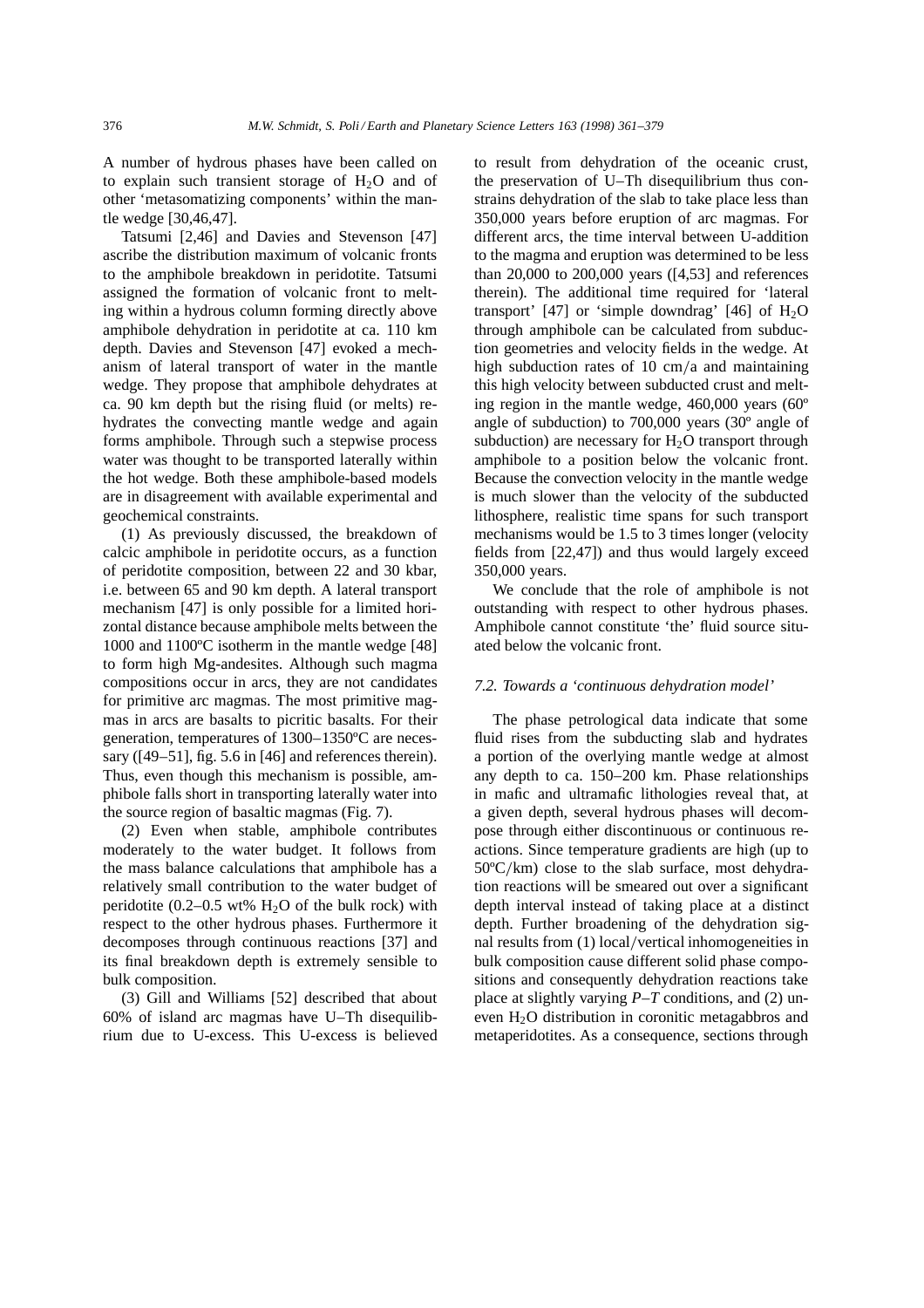natural subducting lithosphere will have an even more continuous dehydration signal than indicated by our investigated basalt– $H_2O$  and peridotite– $H_2O$ systems. It should be noted that, independent from phase equilibria data, several recent geochemical studies on modern arcs [6,54,55] equally propose a continuous dehydration of the subducting lithosphere on the basis of trace element and isotopic data.

Dehydration at low pressures is almost entirely due to potassium-free phases, whereas at pressures above 30 kbar, phengite becomes more and more important. The extensive pressure stability of phengite [9,26] indicates that it is more difficult to recycle potassium from the slab than descending potassium to the breakdown depth of phengite (270–300 km). Two continuous processes will allow to recover a portion of the potassium (and related elements). (1) A continuous formation of K-clinopyroxene from phengite liberates water (and thus hydrophile elements such as potassium). This reaction becomes efficient only above 50 kbar. (2) Potassium loss in the oceanic sediments and basalts could be obtained by leaching of hydrophile elements by fluids rising from the lower part of the oceanic crust or the hydrated subducting peridotite through the sedimentary layer.

Consequently  $H_2O$ -rich fluids with a variable geochemical signal will be generally available above subducting lithosphere to at least 150–200 km depth (Fig. 8).

The next question to answer is 'where does the volcanic front form?'. Kushiro [49] suggested that a significant amount of melt forms and collects at the trench-nearside of the partially molten region and deduced that the volcanic front simply forms above the trench-nearest partially molten mantle wedge. Temperatures for attainment of melting in the mantle wedge below volcanic fronts can be deduced from primary arc magmas. Primitive arc magmas from the Earth's surface and experiments on such magmas (which must be in equilibrium with mantle compositions) indicate mantle wedge temperatures of 1300– 1350ºC [46,49–51]. Although the quantity of primitive magmas in arcs is small, the very existence of these magmas shows that such temperatures exist below the volcanic arc. Thus, most likely the temperature necessary for mechanical extraction of parental arc magmas is achieved at 1300–1350ºC. Therefore the location of the volcanic front is expected to depend mostly on the position of the 1300ºC isotherm and (Fig. 8) on the individual subduction parameters which determine the mantle wedge structure.

Unfortunately only few models deal in detail with the concurrent solution of both thermal and mechanical properties of the mantle wedge. The geometry of velocity fields in the wedge and therefore the evolution of the thermal structure close to the 'magic corner' mostly depend on the degree of coupling between the subducting slab and the wedge, on mantle wedge viscosity, and on the thickness of the rigid mechanical lithosphere (compare models in [22,47] and [56]). The attainment of mantle wedge temperatures of 1300ºC below volcanic arcs are obtained when a vigorous, convective return flow is enhanced either by decoupling and/or progressive thinning of the mechanical lithosphere. A number of other parameters such as convergence rate, dip angle of the slab, age of the slab and initial temperature profile obviously play a major role in determining the magnitude of such return flow [56]. Without a significant corner flow below volcanic fronts mantle wedge temperatures would rapidly cool down and arc magmatism would cease. Seismic tomography and heat flow distribution in Japan are among the most striking evidences which support that such induced flow drives hotter isotherms into the corner ([22,56] and references therein).

Thus, a model where the location of melting in the mantle wedge determines the position of the volcanic front [49] would be consistent with natural observations.

## **Acknowledgements**

We would like to thank O. Sigmarsson and P. Ulmer for discussions. The first version of the manuscript was prepared as M.W. Schmidt was a guest at Tokyo Institute of Technology. Many thanks for enlightening discussions with S. Maruyama. *[CL] [FA]*

#### **References**

[1] J. Gill, Orogenic Andesites and Plate Tectonics, Springer, New York, 1980, 390 pp.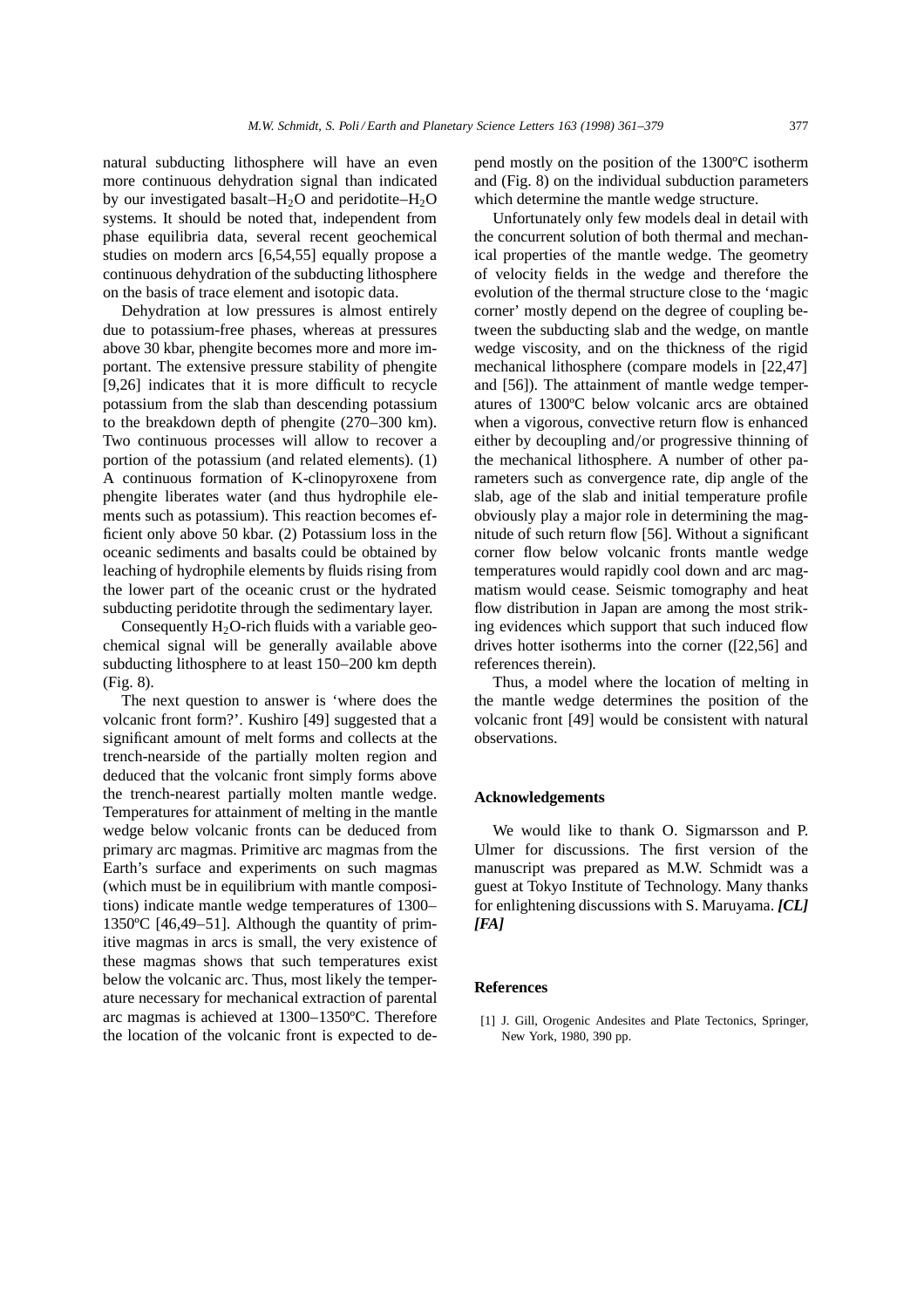- [2] Y. Tatsumi, Formation of the volcanic front in subduction zones, Geophys. Res. Lett. 17 (1986) 717–720.
- [3] J.D. Morris, W.P. Leemann, F. Tera, The subducted component in island arc lavas: constraints from Be isotopes and B–Be systematics, Nature 344 (1990) 31–36.
- [4] O. Sigmarsson, M. Condomines, J.D. Morris, R.S. Harmon, Uranium and <sup>10</sup>Be enrichments by fluids in the Andean arc magmas, Nature 346 (1990) 163–165.
- [5] T. Plank, C.H. Langmuir, Tracing trace elements from sediment input to volcanic output at subduction zones, Nature 362 (1993) 739–743.
- [6] T. Ishikawa, E. Nakamura, Origin of the slab component an arc lavas from across-arc variation of B and Pb isotopes, Nature 370 (1994) 205–208.
- [7] A.V. Sobolev, M. Chaussidon, H<sub>2</sub>O concentrations in primary melts from supra-subduction zones and mid-ocean ridges: implications for  $H_2O$  storage and recycling in the mantle, Earth Planet. Sci. Lett. 137 (1996) 45–55.
- [8] S. Poli, The amphibolite–eclogite transformation: an experimental study on basalt, Am. J. Sci. 293 (1993) 1061– 1107.
- [9] M.W. Schmidt, Experimental constraints on recycling of potassium from subducted oceanic crust, Science 272 (1996) 1927–1930.
- [10] S. Poli, M.W. Schmidt, H<sub>2</sub>O transport and release in subduction zones: experimental constraints on basaltic and andesitic systems, J. Geophys. Res. 100 (1995) 22299– 22314.
- [11] D.C. Rubie, S. Karato, H. Yan, H.St.C. O'Neill, Low differential stress and controlled chemical environment in multianvil high pressure devices, Phys. Chem. Miner. 20 (1993) 315–322.
- [12] M.J. Apted, J.G. Liou, Phase relations among greenschist, epidote–amphibolite, and amphibolite in a basaltic system, Am. J. Sci. A 283 (1983) 328–354.
- [13] A.R. Pawley, J.R. Holloway, Water sources for subduction zone volcanism: new experimental constraints, Science 260 (1993) 664–667.
- [14] B. Messiga, M. Scambelluri, Retrograde P–T–t path for the Voltri Massif eclogites (Ligurian Alps, Italy): some tectonic implications, J. Metamorph. Geol. 9 (1991) 93–109.
- [15] A.I. Okay, Mineralogy, petrology, and phase relations of glaucophane-lawsonite zone blueschists the Tavsanh region, Northwest Turkey, Contrib. Mineral. Petrol. 72 (1980) 243– 255.
- [16] B.C. Storey, A.W. Meneilly, Petrogenesis of metamorphic rocks with a subduction–accretion terrane, Signey Island, South Orkney Islands, J. Metamorph. Geol. 3 (1985) 21– 42.
- [17] S.P. Thursten, Structure, petrology, and metamorphic history of the Nome group blueschist terrane, Salmon Lake area, Seward Peninsula, Alaska, Geol. Soc. Am. Bull. 96 (1985) 600–617.
- [18] S.W. Faryad, Phase petrology and P–T-conditions of mafic blueschists from the Meliata unit, West Carpathians, Slovakia, J. Metamorph. Geol. 13 (1995) 701–714.
- [19] R.Y. Zhang, J.G. Liou, B.L. Coney, Talc-, magnesite-,

and Ti-clinohumite-bearing ultrahigh-pressure meta-mafic and ultramafic complex in the Dabie Mountains, China, J. Petrol. 36 (1995) 1011–1037.

- [20] S.M. Peacock, The importance of blueschist  $\rightarrow$  eclogite dehydration reactions in subducting oceanic crust, Geol. Soc. Am. Bull. 105 (1993) 684–694.
- [21] J.G. Liou, S. Maruyama, M. Cho, Phase equilibria and mineral parageneses of metabasites in low-grade metamorphism, Mineral. Mag. 49 (1985) 321–333.
- [22] Y. Furukawa, Magmatic processes under arcs and formation of the volcanic front, J. Geophys. Res. 98 (1993) 8309– 8319.
- [23] U. Pognante, Petrological constraints on the eclogite- and blueschist-facies metamorphism and P–T–t paths in the Western Alps, J. Metamorph. Geol. 9 (1991) 5–17.
- [24] G.T. Nichols, P.J. Wyllie, C.R. Stern, Subduction zone melting of pelagic sediments constrained by melting experiments, Nature 371 (1994) 785–788.
- [25] N. Benciolini, S. Poli, M. Valle, High pressure phase relationships in metapelites: an experimental study , Terra 8, Abstr. Suppl. 1 (1996) 7.
- [26] K.J. Domanik, J.R. Holloway, The stability and composition of phengitic muscovite and associated phases from 5.5 to 11 GPa: implications for deeply subducted sediments, Geochim. Cosmochim. Acta 60 (1996) 4133–4150.
- [27] B.W. Evans, W. Johannes, H. Oterdoom, V. Trommsdorff, Stability of chrysotile and antigorite in the serpentine multisystem, Schweiz. Mineral. Petrogr. Mitt. 50 (1976) 481– 492.
- [28] P. Ulmer, V. Trommsdorff, Serpentine stability to mantle depths and subduction related magmatism, Science 268 (1995) 858–861.
- [29] B.O. Mysen, A.L. Boettcher, Melting of hydrous mantle, I: Phase relations of natural peridotite at high pressures and temperatures with controlled activities of water, carbon dioxide, and hydrogen, J. Petrol. 16 (1975) 520–548.
- [30] K. Bose, J. Ganguly, Experimental and theoretical studies of the stabilities of talc, antigorite and phase A at high pressures with application to subduction processes, Earth Planet. Sci. Lett. 136 (1995) 109–121.
- [31] D.M. Jenkins, J.V. Chernovsky, Phase equilibria and crystallochemical properties of Mg-chlorite, Am. Mineral. 71 (1986) 924–936.
- [32] R.W. Luth, Is phase A relevant to the Earth's mantle?, Geochim. Cosmochim. Acta 59 (1995) 679–682.
- [33] A.R. Pawley, High pressure stability of chlorite: a source of H2O for subduction zone magmatism , Terra 8, Abstr. Suppl. 1 (1996) 50.
- [34] T. Fockenberg, New experimental results up to 100 kbar in the system  $MgO-Al_2O_3-SiO_2-H_2O$  (MASH): preliminary stability fields of chlorite, chloritoid, staurolite, MgMgAl– pumpellyite, and pyrope, Bochumer Geol. Geotech. Arb. 44 (1995) 39–44.
- [35] G.L. Millholen, A.J. Irving, P.J. Wyllie, Melting interval of peridotite with 5.7 per cent water to 30 kilobars, J. Geol. 82 (1974) 575–587.
- [36] D.H. Green, Experimental melting studies on a model upper